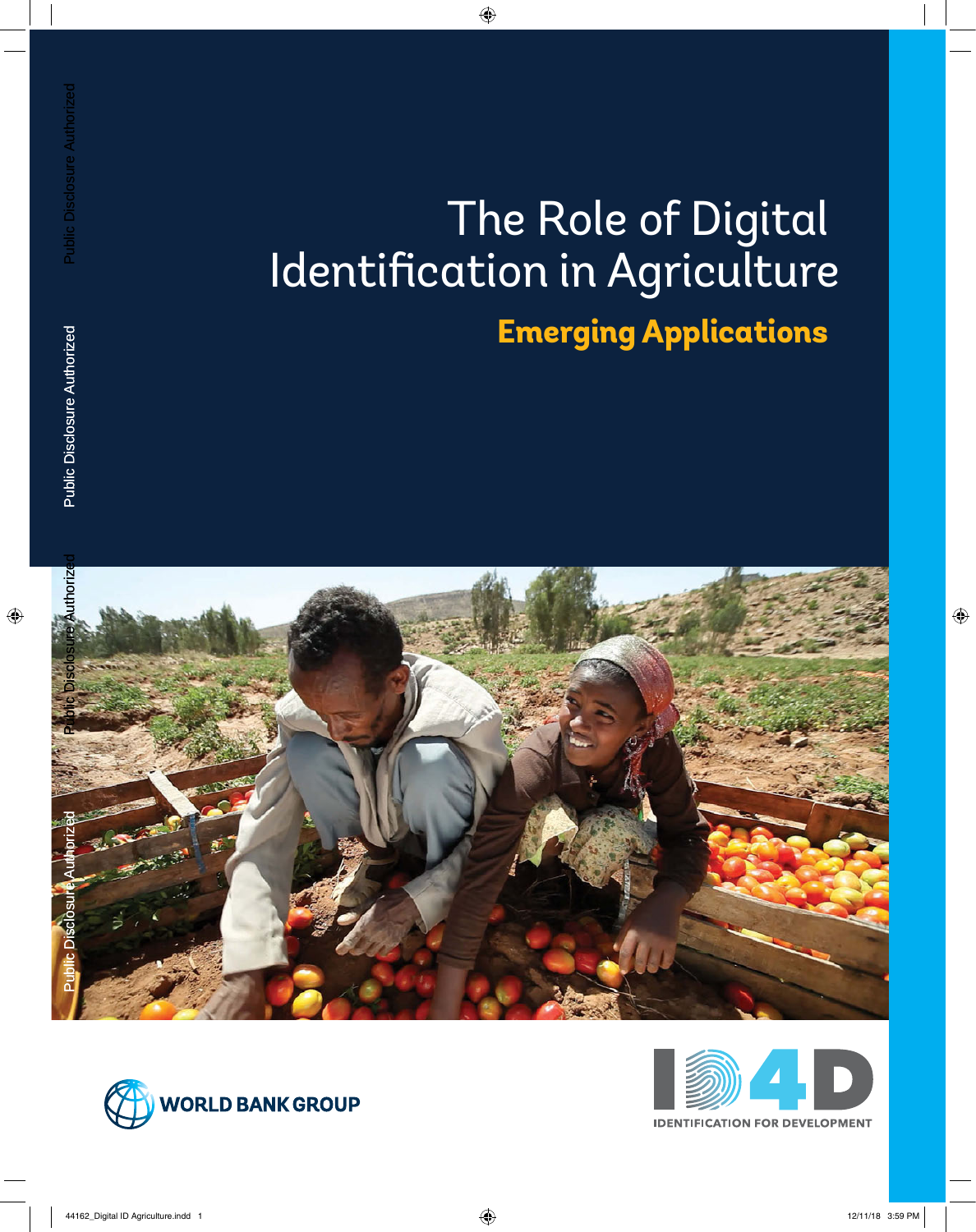#### © 2018 International Bank for Reconstruction and Development/The World Bank 1818 H Street, NW, Washington, D.C., 20433 Telephone: 202-473-1000; Internet: [www.worldbank.org](http://www.worldbank.org)

#### Some Rights Reserved

This work is a product of the staff of The World Bank with external contributions. The findings, interpretations, and conclusions expressed in this work do not necessarily reflect the views of The World Bank, its Board of Executive Directors, or the governments they represent. The World Bank does not guarantee the accuracy of the data included in this work. The boundaries, colors, denominations, and other information shown on any map in this work do not imply any judgment on the part of The World Bank concerning the legal status of any territory or the endorsement or acceptance of such boundaries.

Nothing herein shall constitute or be considered to be a limitation upon or waiver of the privileges and immunities of The World Bank, or of any participating organization to which such privileges and immunities may apply, all of which are specifically reserved.

#### **Rights and Permission**



This work is available under the Creative Commons Attribution 3.0 IGO license (CC BY 3.0 IGO) http:// creativecommons.org/licenses/by/3.0/igo. Under the Creative Commons Attribution license, you are free to copy, distribute, transmit, and adapt this work, including for commercial purposes, under the following conditions:

**Attribution**—Please cite the work as follows: World Bank. 2018. *The Role of Digital Identification in Agriculture: Emerging Applications,* Washington, DC: World Bank License: Creative Commons Attribution 3.0 IGO (CC BY 3.0 IGO).

**Translations**—If you create a translation of this work, please add the following disclaimer along with the attribution: *This translation was not created by The World Bank and should not be considered an official World Bank translation. The World Bank shall not be liable for any content or error in this translation.*

**Adaptations**—If you create an adaptation of this work, please add the following disclaimer along with the attribution: *This is an adaptation of an original work by The World Bank. Views and opinions expressed in the adaptation are the sole responsibility of the author or authors of the adaptation and are not endorsed by The World Bank.*

**Third-Party Content**—The World Bank does not necessarily own each component of the content contained within the work. The World Bank therefore does not warrant that the use of any third-party-owned individual component or part contained in the work will not infringe on the rights of those third parties. The risk of claims resulting from such infringement rests solely with you. If you wish to reuse a component of the work, it is your responsibility to determine whether permission is needed for that reuse and to obtain permission from the copyright owner. Examples of components can include, but are not limited to, tables, figures, or images.

All queries on rights and licenses should be addressed to World Bank Publications, The World Bank, 1818 H Street, NW, Washington, DC, 20433; USA; email: pubrights@worldbank.org.

Cover photo: Ethiopia. Stephan Bachenheimer/World Bank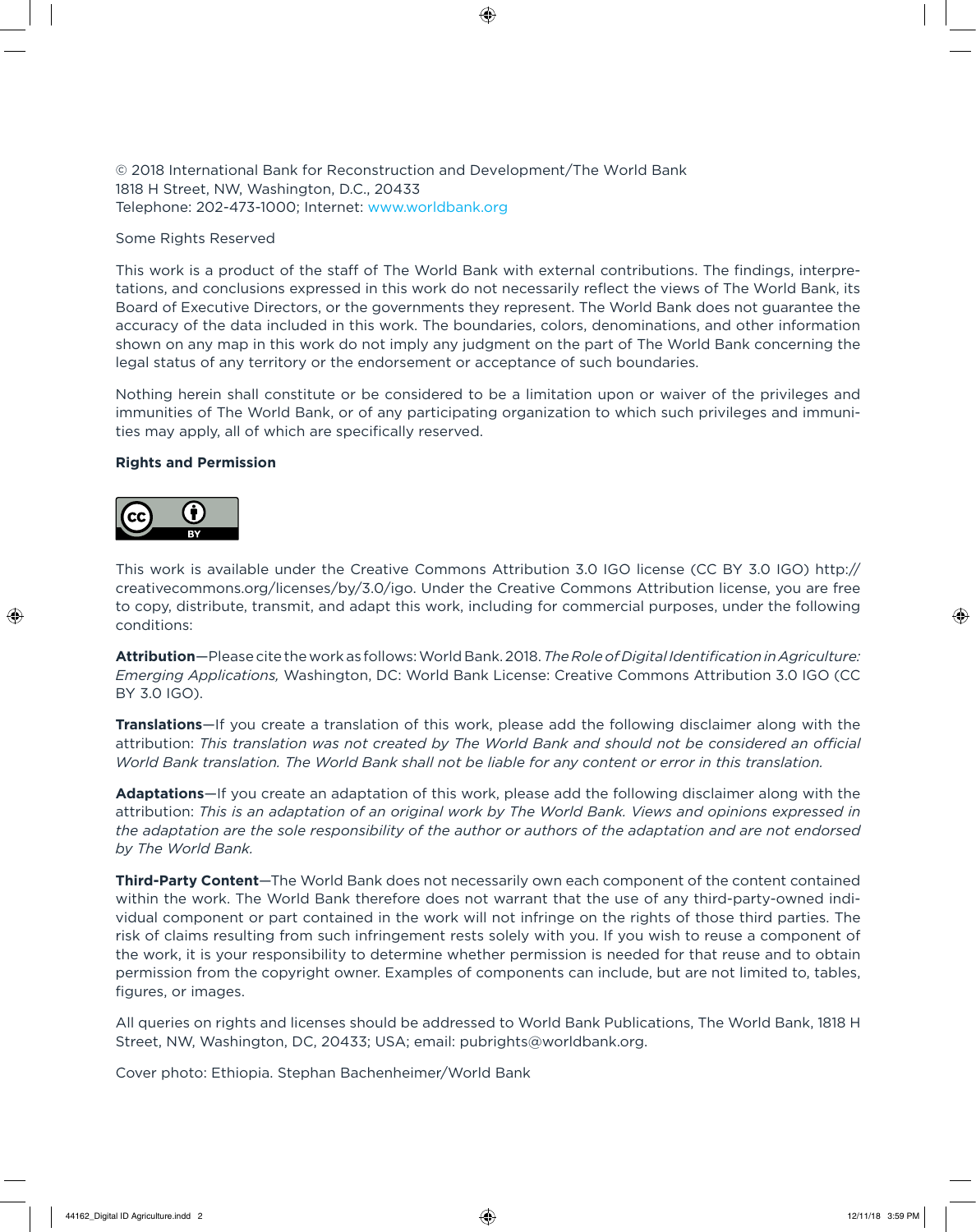## **Contents**

| <b>About ID4D</b>                                                                | üι           |  |
|----------------------------------------------------------------------------------|--------------|--|
| Acknowledgments                                                                  | iii          |  |
| <b>Abbreviations</b>                                                             | iv           |  |
| <b>Executive Summary</b>                                                         | v            |  |
| 1. Introduction                                                                  | 1            |  |
| Why ID for Agriculture?                                                          | 1            |  |
| The Goal of This Paper                                                           | 2            |  |
| 2. Relevant Challenges                                                           | 3            |  |
| Lack of Access to Financial Services                                             | 3            |  |
| Lack of Supply-Chain Traceability                                                | 3            |  |
| Inefficient Delivery of Goods and Services                                       | 4            |  |
| Disadvantages Faced by Female Farmers                                            | 4            |  |
| 3. Role of Foundational IDs                                                      | 5            |  |
| Subsidy Distribution                                                             | 5            |  |
| Land and Assets Registration                                                     | 9            |  |
| Unique Farmer Profiles to Improve Service Delivery                               | 12           |  |
| 4. Data Protection and Privacy                                                   | 14           |  |
| <b>5. Conclusion</b>                                                             | 16           |  |
| <b>Looking Forward</b>                                                           | 17           |  |
| <b>References</b>                                                                | 18           |  |
| <b>TABLES</b>                                                                    |              |  |
| Table 1. Identification Applications in Agriculture                              | νi           |  |
| <b>BOXES</b>                                                                     |              |  |
| Box 1: Definitions: Foundational, Functional, and Digital ID systems             | $\mathbf{2}$ |  |
| Box 2: Lessons from Nigeria's GES Subsidy Pilot                                  | 6            |  |
| Box 3: India Transforms Agriculture Subsidies through Foundational ID            | 7            |  |
| Box 4: e-Estonia Tackles Agricultural Subsides                                   | 9            |  |
| Box 5: Malaysia Uses Foundational ID to Address Title Fraud                      | 11           |  |
| Box 6: Uruguay Becomes a Global Exporter through Livestock Traceability          | 11           |  |
| Box 7: Malaysia Leverages National ID for Farmer Profiles and Extension Services |              |  |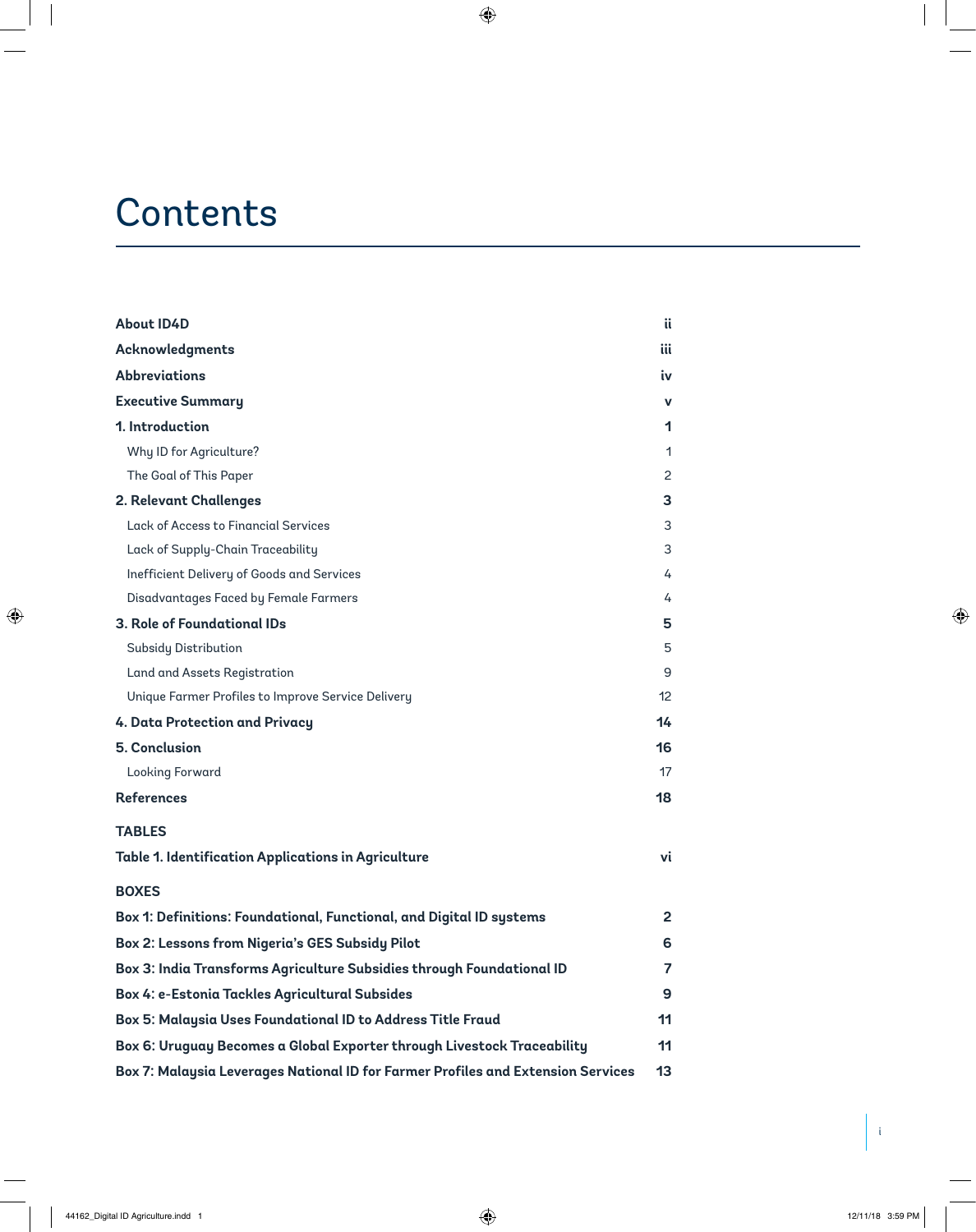## <span id="page-3-0"></span>About ID4D

The World Bank Group's Identification for Development (ID4D) initiative uses global knowledge and expertise across sectors to help countries realize the transformational potential of digital identification systems to achieve the Sustainable Development Goals (SDGs). It operates across the World Bank Group with global practices and units working on digital development, social protection, health, financial inclusion, governance, gender, and legal, among others.

The mission of ID4D is to enable all people to access services and exercise their rights by increasing the number of people who have an official form of identification. ID4D makes this happen through its three pillars of work: thought leadership and analytics to generate evidence and fill knowledge gaps; global platforms and convening to amplify good practices, collaborate, and raise awareness; and country and regional engagement to provide financial and technical assistance for the implementation of robust, inclusive, and responsible digital identification systems that are integrated with civil registration.

The work of ID4D is made possible with support from the World Bank Group, Bill & Melinda Gates Foundation, Omidyar Network, and the Australian Government.

To learn more about ID4D, visit id4d.worldban[k.org](http://www.worldbank.org/ID4D)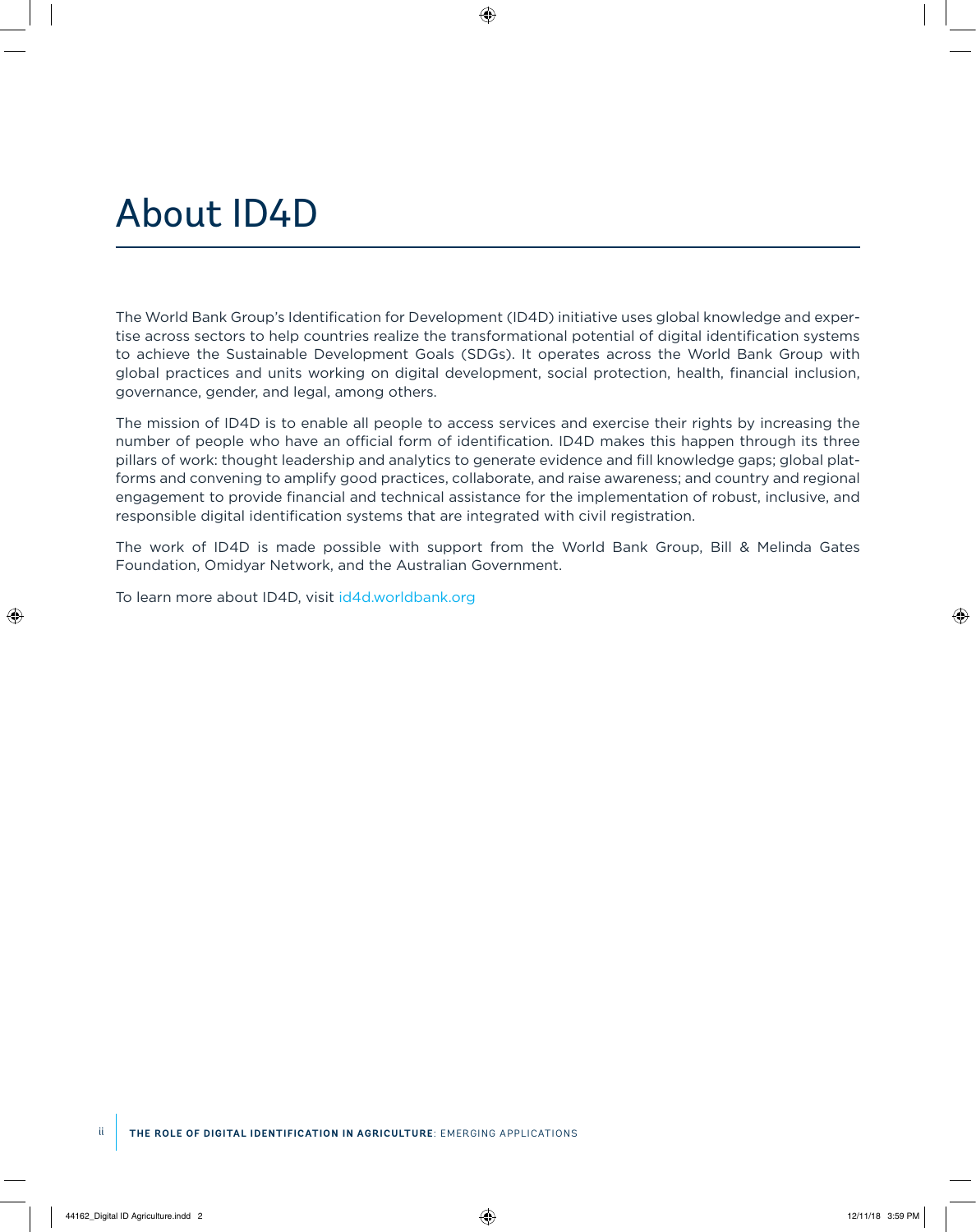## <span id="page-4-0"></span>Acknowledgments

This paper was authored by the ID4D initiative to support progress toward identification systems using 21st century solutions. This paper was prepared by Chrissy Martin Meier (Consultant, ID4D) and benefited from insights and guidance from Luda Bujoreanu (Senior Program Officer, ID4D), Holger Kray (Lead Agriculture Economist, GFA13), Marc Lixi (Senior Operations Officer, GDD11), Joseph Oryokot (Senior Agriculture Specialist, GFA07), Jeehye Kim (Agriculture Economist, GFA07), and Anita Mittal (ID4D).

Additional written inputs have been received from peer reviewers Julian A. Lampietti (Practice Manager, GFA03), Parmesh Shah, (Lead Rural Development Specialist, GFA07), Diego Arias Carballo (Lead Agriculture Economist, GFA07), Anna Metz (Analyst, ID4D), and Julia Clark (Consultant, ID4D).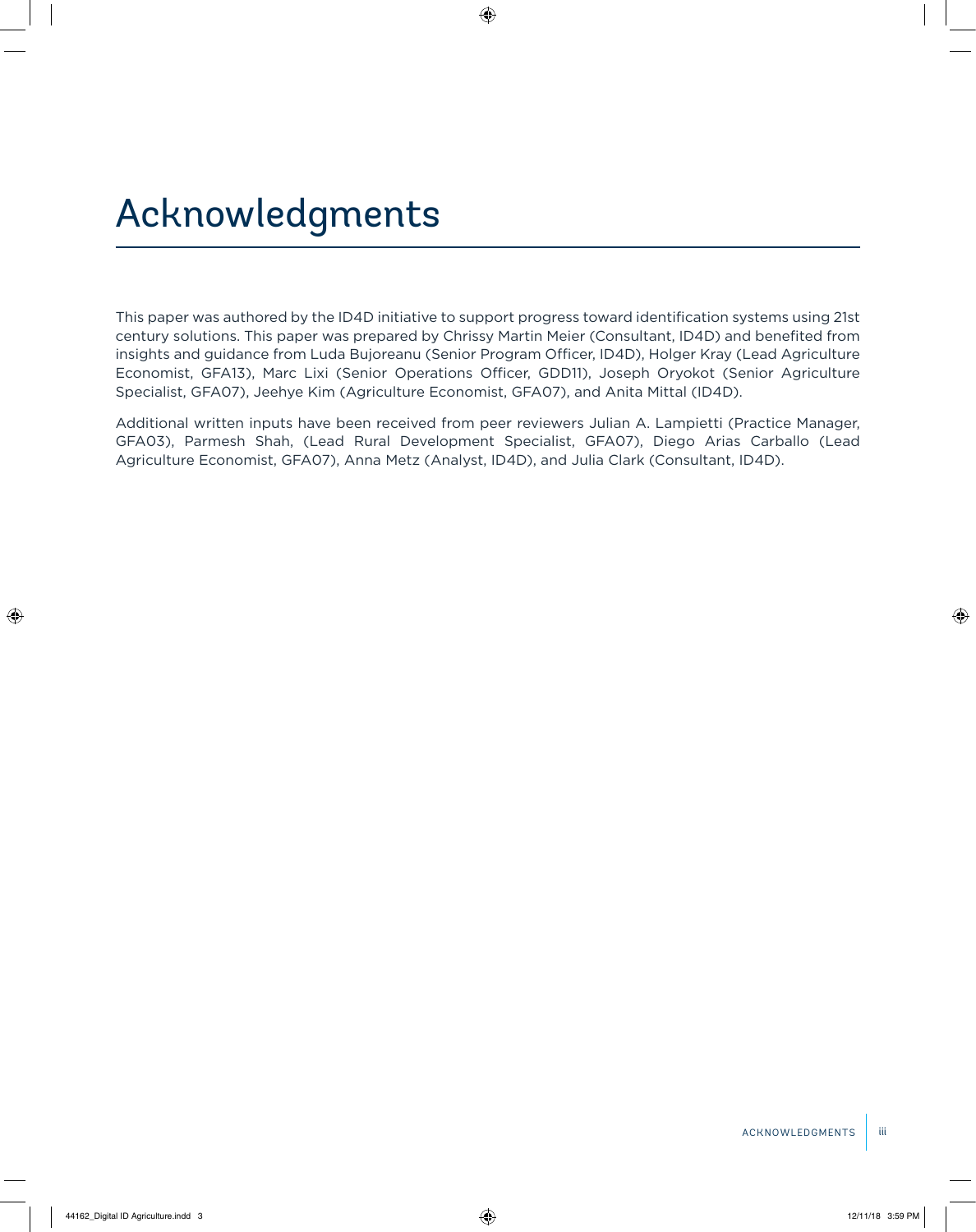## <span id="page-5-0"></span>Abbreviations

| CDD          | Customer Due Diligence                          |
|--------------|-------------------------------------------------|
| <b>CGAP</b>  | Consultative Group to Assist the Poor           |
| eID          | Electronic Identification                       |
| <b>FAMA</b>  | <b>Federal Agricultural Marketing Authority</b> |
| FL.          | <b>Financial institutions</b>                   |
| <b>FISP</b>  | Fertilizer Input Subsidy Program                |
| <b>GDP</b>   | <b>Gross Domestic Product</b>                   |
| <b>GES</b>   | Growth Enhancement Scheme                       |
| Gol          | Government of India                             |
| <b>GSMA</b>  | Global System for Mobile Communications         |
| ID           | Identification                                  |
| <b>IVR</b>   | Interactive Voice Response                      |
| KYC.         | Know-Your-Customer                              |
| <b>MNO</b>   | Mobile Network Operator                         |
| <b>NID</b>   | National Identification                         |
| <b>OTP</b>   | One-Time Password                               |
| <b>PDS</b>   | <b>Public Distribution System</b>               |
| <b>SDG</b>   | Sustainable Development Goal                    |
| <b>SIM</b>   | <b>Subscriber Identity Module</b>               |
| <b>UIDAI</b> | Unique Identification Authority of India        |
| <b>UIN</b>   | Unique identification number                    |
| <b>USD</b>   | <b>United States Dollar</b>                     |
| <b>USSD</b>  | Unstructured Supplementary Service Data         |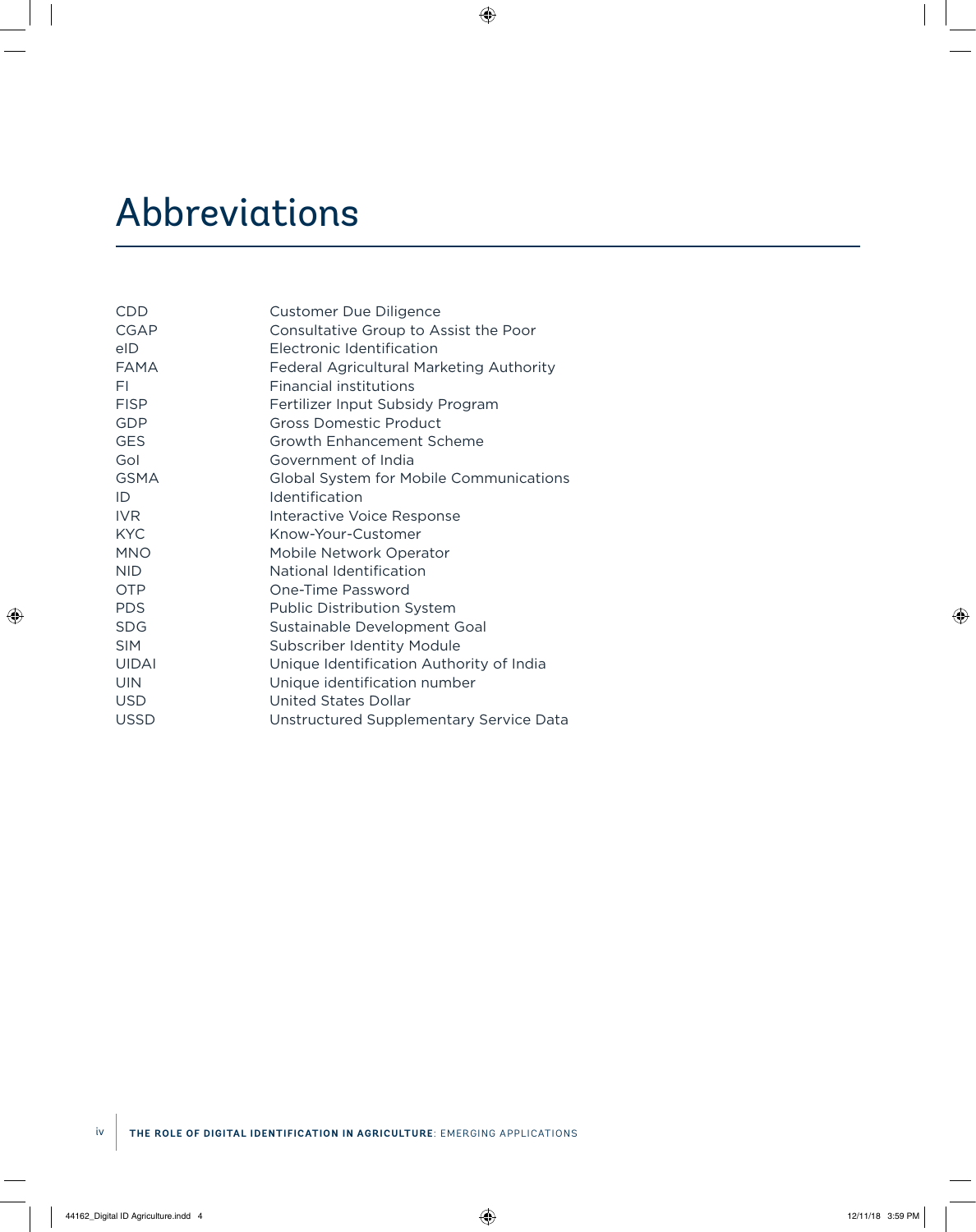## <span id="page-6-0"></span>Executive Summary

Agricultural development is one of the most powerful tools to end extreme poverty. Agriculture accounts for nearly one-third of global gross domestic product (GDP), and the majority of the world's poor live in rural areas and make a living through agriculture. To end extreme poverty by 2030, most of the income gains will need to be made in rural areas, including by boosting smallholder farmers' earnings from farming and off-farm activities.<sup>1</sup> Increasing the ability of such smallholders to professionalize, improve their productivity, and generate additional income is therefore critical to both alleviate rural poverty and increase food security.

Smallholder families have complex livelihoods. They typically rely on income from a variety of sources, including government safety nets, subsidies, and off-farm enterprises. Enabling these families to exit poverty will require innovative solutions to address critical challenges, such as (1) lack of access to financial services, (2) lack of adequate supply-chain traceability, (3) challenges related to the delivery of goods and services, and (4) gender inequality. When smallholder farmers lack government recognized identification (ID) documents, these and other challenges are further exacerbated. Without an official proof of identity, many smallholder farmers struggle to access services and subsidies and to seize new opportunities offered by innovations in mobile technologies, finance, and beyond.

A robust, government recognized ID can help smallholder farmers formally register land and livestock, and access mobile, financial, and other services that would allow them to work, sell, and spend income formally. Thus, identification is an important building block to achieving Sustainable Development Goal #2: *End hunger, achieve food security and improved nutrition, and promote sustainable agriculture.*

This paper looks at three key applications of identification in agriculture to understand how these can help tackle some of the critical challenges, remove barriers to agricultural productivity, and enhance farmers' livelihoods, including through: (1) increasing the effectiveness and inclusivity of subsidy programs; (2) enabling formal land and asset registration; and (3) improving data about farmers' economic activity and needs. See Table 1.

At the same time, there are challenges to maximizing the benefits of identification in agriculture. ID systems increasingly rely on digital infrastructures for authentication and identity verification. Although mobile and broadband coverage is growing at a rapid rate worldwide, rural areas often still lack the reliable mobile and Internet connectivity required for certain applications of digital IDs. Rural households are also less likely to have the digital literacy required to navigate digital ID systems and may be less able to monitor and hold authorities accountable for how their personal data are being used and shared. Therefore, any ID application in agriculture will need to consider how data protection and privacy safeguards may need to be adapted to rural contexts.

In addition, ID applications in agriculture may face institutional arrangements and coordination challenges. In the presence of a foundational ID system, the Ministry of Agriculture or other implementer will need to coordinate with other areas of the government, including the ID provider. In the absence of a foundational ID system, the Ministry of Agriculture or other implementer will need to consider how they can meet their own needs while coordinating with other agencies and partners who may be implementing separate yet overlapping functional ID systems.

<sup>1</sup> The World Bank Agriculture Overview, http://www.worldbank.org/en/topic/agriculture/overview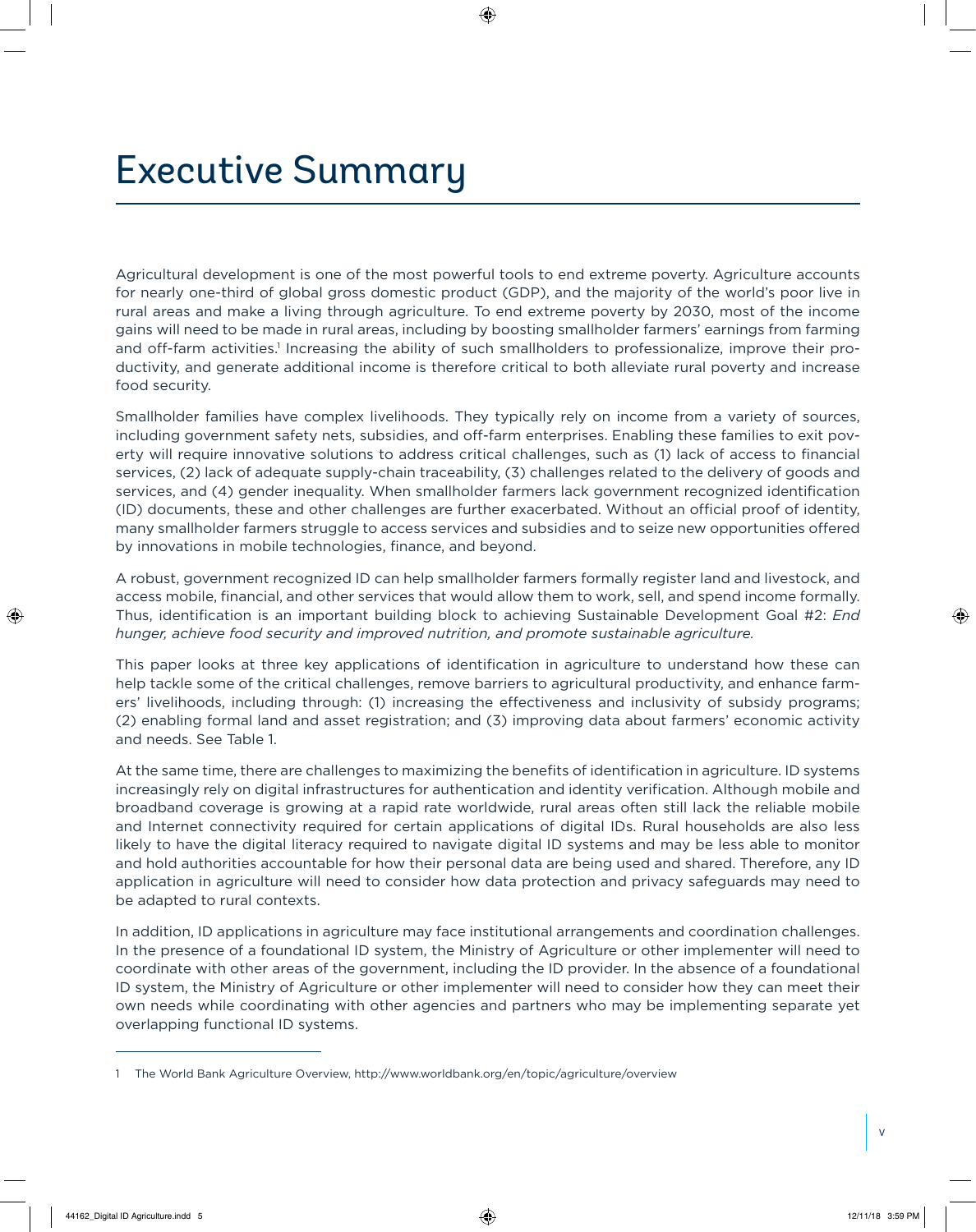#### <span id="page-7-0"></span>**Table 1. Identification Applications in Agriculture**

| <b>Applications</b>                           | How identification helps address barriers                                                                                                                                                                                                                                                                                                                                                                                                              | Case studies<br>included in this<br>paper  |
|-----------------------------------------------|--------------------------------------------------------------------------------------------------------------------------------------------------------------------------------------------------------------------------------------------------------------------------------------------------------------------------------------------------------------------------------------------------------------------------------------------------------|--------------------------------------------|
| 1. Subsidy<br>distribution                    | Acting as a bridge to financial services<br>Improving the efficiency of the delivery of goods and services through the<br>reduction of fraud and "ghost recipients"<br>• Helping to ensure that women have equal access to subsidies                                                                                                                                                                                                                   | Estonia<br>India<br>Nigeria <sup>2</sup>   |
| 2. Land and asset<br>registration             | Supporting access to financial services by increasing visibility on farmer collateral<br>and creditworthiness<br>Improving supply-chain traceability by linking farmers to assets<br><b>Enabling women</b> to demonstrate individual ownership of assets                                                                                                                                                                                               | Estonia<br>Uruguay<br>Malaysia             |
| 3. Unique, data-<br>driven farmer<br>profiles | <b>Example 1</b> Supporting <b>access to financial services</b> by increasing visibility on farmer economic<br>activity and creditworthiness<br>Improving supply-chain traceability by digitizing necessary information<br>" Improving delivery of goods and services by increasing visibility on farmers'<br>location and information needs<br>Enabling women to equally demonstrate economic activity when necessary to<br>access goods and services | India<br>Sri Lanka<br>Thailand<br>Malaysia |

It should be noted that practical examples of agriculture-related ID applications are still limited, and many existing applications are at a nascent stage. Much additional research, piloting, and rigorous impact evaluations are needed to improve our understanding of the opportunities and challenges for leveraging digital identification in agriculture.

<sup>2</sup> This case study will analyze one specific pilot of a functional ID system for agriculture. While not foundational, it will help in understanding some of the challenges with IDs for agriculture, and in showing some of the benefits that foundational systems may provide over functional systems.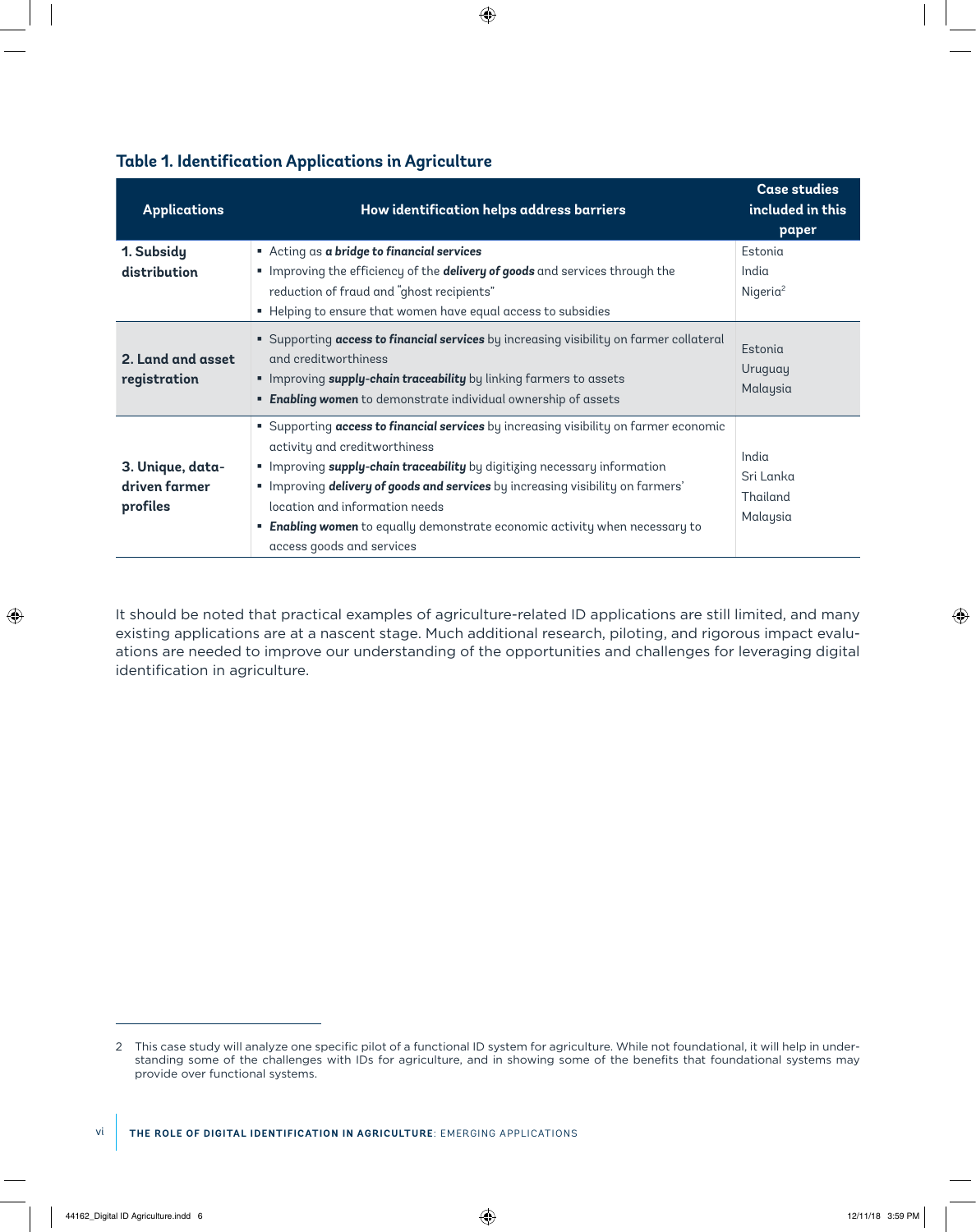# <span id="page-8-0"></span>1. Introduction

## **Why ID for Agriculture?**

Agricultural development is one of the most powerful tools to end extreme poverty. Agriculture accounts for nearly one-third of global gross domestic product (GDP). Growth in the agriculture sector is two to four times more effective in raising incomes among the poorest compared to other sectors. $3$ 

Most of the world's poor live in rural areas, and a majority of poor working adults make a living through agriculture. Therefore, most of the income gains needed to end poverty by 2030 will need to come from rural areas, including by boosting smallholder farmers' earnings from farming and off-farm activities, such as processing and services.<sup>4</sup> Smallholder farmers typically own two hectares of land or less, and many of them do not produce enough to sell produce for income, relying instead on subsistence farming to support their household. Increasing the ability of such smallholders to professionalize, enhance their productivity, and generate additional income will be critical to alleviate rural poverty and increase food security.

Smallholder families have complex livelihoods. They typically rely on income from a variety of sources, including government safety nets and other nonagricultural sources, such as labor and off-farm enterprises. In developing countries, smallholder farmers are among the groups that are most likely to struggle to access appropriate financial services, secure property rights, secure equal education and economic opportunities for women, and have the resources and information necessary to access urban and export markets to increase their income.<sup>5</sup> Lifting smallholder families out of poverty, therefore, will require solutions that address the complexities of these needs.

When smallholder farmers lack government recognized identity documents, the barriers they face in accessing services and opportunities are further exacerbated. There are an estimated 1 billion people globally without an official proof of identity,<sup>6</sup> and the rural poor—many of whom are smallholder farmers—are among the groups most likely to lack official identity documents.<sup>7</sup> Rural women, who account for an average of 43 percent of the agricultural workforce in developing countries,<sup>8</sup> are particularly likely to lack access to identification.

A robust, government recognized ID can help smallholder farmers formally register land and livestock, and access mobile, financial, and other services that allow them to work, sell, and spend income formally. Thus, identification is an important building block to achieving Sustainable Development Goal #2: *End hunger, achieve food security and improved nutrition, and promote sustainable agriculture.*

<sup>3</sup> Townsend, Robert. 2015. *Ending poverty and hunger by 2030: an agenda for the global food system,* World Bank Group. http:// documents.worldbank.org/curated/en/700061468334490682/Ending-poverty-and-hunger-by-2030-an-agenda-for-the-globalfood-system

<sup>4</sup> World Bank. 2018c. The World Bank Agriculture Overview, http://www.worldbank.org/en/topic/agriculture/overview

<sup>5</sup> This is a non-exhaustive list of challenges facing smallholder farmers in developing countries, generally, as these challenges relate to the rest of this paper. This is not to imply that all smallholders face the same challenges, as clearly context matters and challenges will vary based on country, crop, climate, and many other factors.

<sup>6</sup> World Bank. 2018a. "The World Bank ID4D 2018 Global Dataset," http://id4d.worldbank.org/global-dataset

<sup>7</sup> ID4D Strategic Roadmap, http://pubdocs.worldbank.org/en/179901454620206363/Jan-2016-ID4D-Strategic-Roadmap.pdf

<sup>8</sup> FAO. 2012. "Smallholders and Family Farmers," http://www.fao.org/fileadmin/templates/nr/sustainability\_pathways/docs/ Factsheet\_SMALLHOLDERS.pdf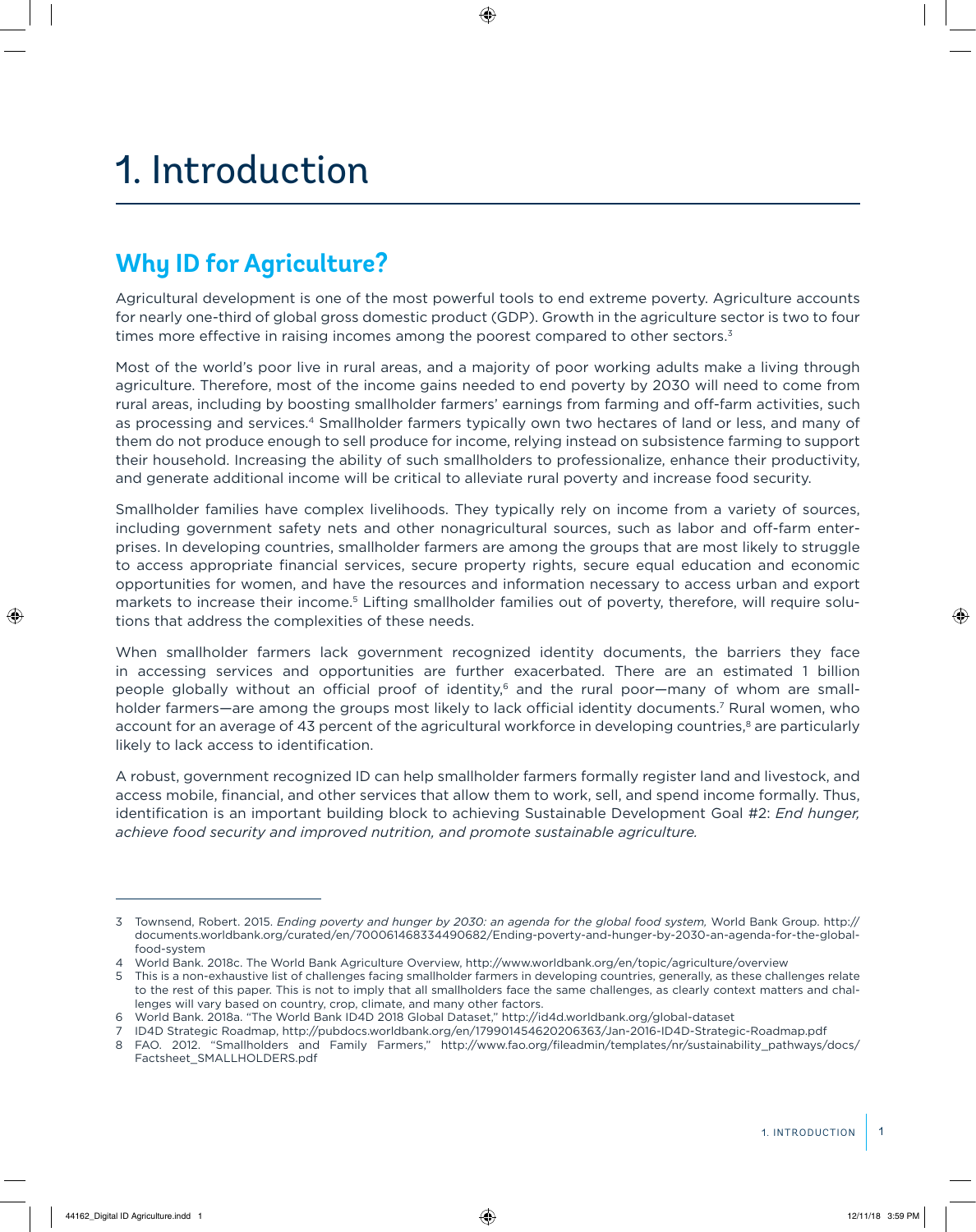## <span id="page-9-0"></span>**The Goal of This Paper**

This paper summarizes current knowledge of the role of digital *foundational ID* systems—i.e., those that provide general purpose identification (see Box 1)—in improving agricultural outcomes. Functional ID systems, created with a single purpose or use in mind, may be used to administer programs for smallholder farmers and enable access to certain transactions and services, including off-farm employment, health, and education. However, functional ID systems tend to be costly to operate, often place an added administrative and cost burden on rural households trying to access a variety of services, and can limit opportunities for data sharing across sectors. This paper will also focus on digitally enabled ID systems.

See Box 1 for more complete definitions of these and other ID-related terms.

#### **Box 1: Definitions: Foundational, Functional, and Digital ID systems**

There are two broad categories of ID systems: *foundational* systems that are built with the objective of providing general identification for a wide variety of purposes (examples include population registries, unique identification numbers (UINs) and national ID (NID) cards); and *functional* systems that provide IDs for a specific sector or purpose, such as voter IDs, IDs that facilitate access to health records, or tax IDs.

Both foundational and functional ID systems can be either paper based or digital. Paper-based systems are rapidly giving way to systems involving the use of digital databases and digital biometric technology for registration, authentication, data transfer, and storage, even in poor countries. Digital foundational ID systems can enable a variety of government and private sector service providers to authenticate individuals using the same identity platform. Foundational and functional ID systems can coexist within the same country: for example, if a country has a robust, digital foundational ID system, a service provider (such as a bank) could still choose to create a bank-specific functional identity linked to a bank-issued credential or a biometric.

This paper focuses on foundational digital identification systems, unless otherwise noted. The term *national* ID system is also used and refers to a specific type of foundational system that provides national IDs (NIDs). In many countries, national ID systems are used by the government primarily to establish and provide recognition and proof of citizenship.

This paper includes case studies from select countries to better understand how foundational ID systems are currently being used to improve agriculture, and to synthesize early lessons for leveraging ID systems to address the unique challenges of serving smallholder farmers. However, it should be recognized that the use of foundational ID systems in agriculture has been limited compared to other sectors. For example, a 2016 assessment by the International Telecommunication Union (ITU) found that, among 43 countries, only Nigeria and Thailand (at the time) had applied their national ID system to agricultural functions.<sup>9</sup>

We hope that this initial effort to gather examples of emerging uses of leveraging foundational ID in agriculture will lead to further research and policy discussions to expand our understanding of how foundational ID systems can improve agricultural outcomes, make service delivery more efficient, and support the Sustainable Development Agenda, including to end poverty by 2030.

<sup>9</sup> ITU. May 2016. "Review of National Identity Programs," page 39 [https://www.itu.int/en/ITU-T/focusgroups/dfs/Documents/](https://www.itu.int/en/ITU-T/focusgroups/dfs/Documents/09_2016/Review%20of%20National%20Identity%20Programs.pdf)  [09\\_2016/Review%20of%20National%20Identity%20Programs.pdf.](https://www.itu.int/en/ITU-T/focusgroups/dfs/Documents/09_2016/Review%20of%20National%20Identity%20Programs.pdf) Note that the Thailand program with SmartIDs for farmers started in 2013 but was discontinued when the national administration changed, as confirmed through an interview with Dr. Kamolrat Intaratat, Chair of the Asia Pacific Telecentre Network and Associate Professor at Sukhothai Thammathirat Open University.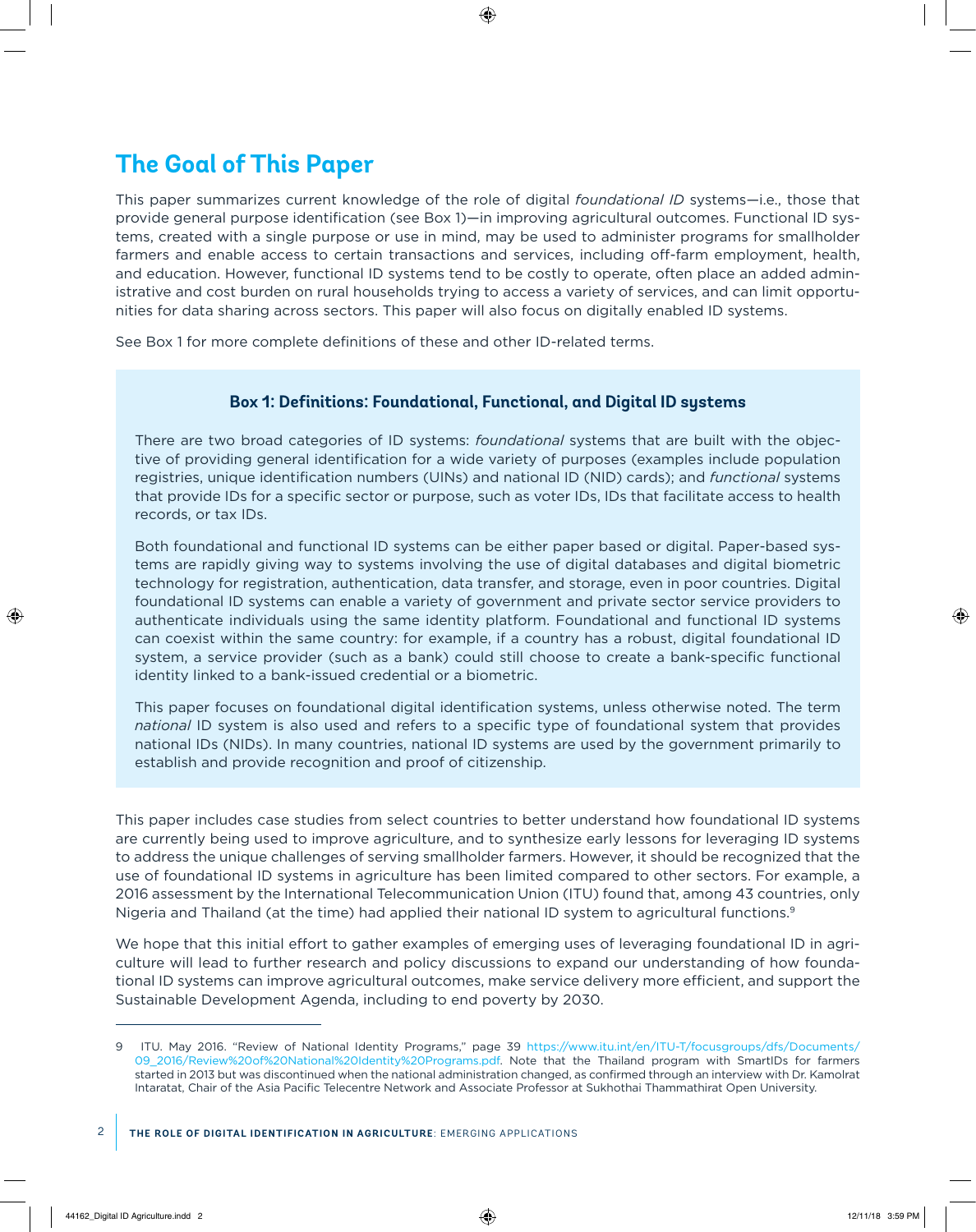# <span id="page-10-0"></span>2. Relevant Challenges

The challenges that smallholder farmers face are complex and vary greatly across different countries and by type of farmer.<sup>10</sup> For instance, smallholder farmers often struggle to access appropriate financial services, secure their property rights, secure equal education and economic opportunities for women, and have the information and digital literacy necessary to access urban and export markets to increase their incomes.<sup>11</sup>

Identification cannot solve all of these challenges but can be a first step toward overcoming some critical barriers to achieve better development outcomes for smallholder farmers. In particular, inclusive, robust, and responsible digital ID systems can help smallholders overcome some of the barriers they face by (1) increasing access to financial services, (2) increasing supply-chain traceability, (3) improving the delivery of goods and services, and (4) empowering women. The needs in each of these four areas are outlined below.

### **Lack of Access to Financial Services**

Access to financial services and a wide range of financial products, including credit, savings, and insurance is critical for smallholder farmers, as they allow them to professionalize and grow their business. However, lack of official identification presents a barrier for many farmers. As of 2016, informal and formal credit to smallholder farmers amounted to only 50 billion USD, compared to the over 270 billion USD required by smallholders in Latin America, Sub-Saharan Africa, and South and Southeast Asia to grow their businesses and improve their livelihoods. Agricultural insurance reached just 10 percent of smallholders, and fewer than 15 percent had access to a formal savings account.<sup>12</sup> While the reasons for these gaps are complex, the lack of formal identification is a clear barrier to access formal financial services.

The vast majority of financial institutions (FIs), including both banks and mobile money providers, require an official ID in order to open an account as part of their compliance with know-your-customer (KYC) and customer due diligence (CDD) requirements.<sup>13</sup> While some countries and FIs allow for flexibility in these requirements, that is for low-value accounts intended only to store and send money, a government-issued, foundational ID is nearly always required to access credit, crop insurance, and higher value accounts for farmers as their productivity and income levels increase.

## **Lack of Supply-Chain Traceability**

There is growing global interest in agricultural supply-chain traceability and transparency to ensure food safety and access new markets. Whether smallholder farmers are selling produce locally, regionally, or globally, they will increasingly be asked to disclose the origin of their produce, especially when attempting

<sup>10</sup> A full description of the challenges facing smallholder farmers is not in the scope of this paper.

<sup>11</sup> This is a non-exhaustive list of challenges facing smallholder farmers in developing countries, generally, as these challenges relate to the rest of this paper. This is not to imply that all smallholders face the same challenges, as clearly context matters and challenges will vary based on country, crop, climate, and many other factors.

<sup>12</sup> Dalberg. 2016. "Inflection Point: Unlocking growth in the era of farmer finance," Rural and Agricultural Finance Learning Lab, April. https://www.raflearning.org/post/inflection-point-unlocking-growth-era-farmer-finance

<sup>13</sup> World Bank. 2018. G20 Digital Identity Onboarding. [https://www.gpfi.org/sites/default/files/documents/G20\\_Digital\\_Identity\\_](https://www.gpfi.org/sites/default/files/documents/G20_Digital_Identity_Onboarding_WBG_OECD.pdf) [Onboarding\\_WBG\\_OECD.pdf](https://www.gpfi.org/sites/default/files/documents/G20_Digital_Identity_Onboarding_WBG_OECD.pdf)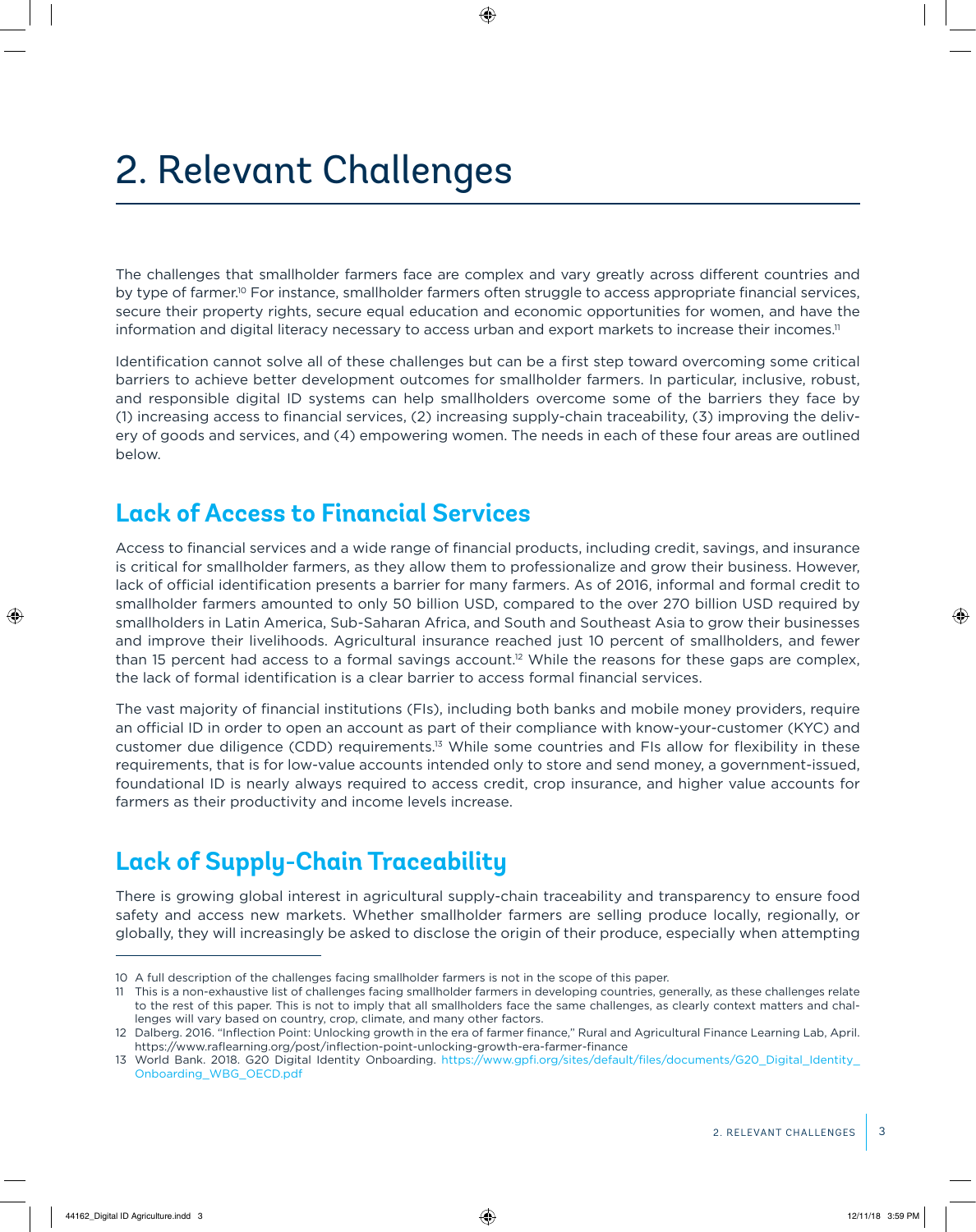<span id="page-11-0"></span>to enter larger markets. This is due both to customers' growing demand for ethical and organic produce, and the need to quickly trace any disease outbreak that originates in the food supply. This level of traceability relies on the ability to track produce back to a single farm of origin. In the case of smallholder farmers, this often means tracing back to a single farmer, which can be greatly supported by the use of a unique ID. In addition, IDs can help better integrate and connect the types of data necessary to gain visibility of the agricultural supply chain, as demonstrated by the case study from Malaysia and research from Sri Lanka.

### **Inefficient Delivery of Goods and Services**

Private and public sector service providers often struggle to deliver goods and services to rural areas where smallholder farmers are located. In part, this is due to infrastructure challenges such as the lack of quality roads. However, service providers also often lack data regarding where farmers are and what goods and services they need. For example, in order to provide farmers with targeted extension services and more efficient subsidy allocation, it is vital to identify farmers and have accurate data on farm size, the types of crops being grown, and other relevant information. A robust foundational ID system can uniquely identify farmers and support accurate land registration, which can in turn facilitate the effective and inclusive delivery of services and other support for farmers by allowing service providers to better identify and locate smallholder farmers and design programs more closely targeted to their needs. Digitizing subsidies and linking their disbursement to a foundational ID helps minimize leakages<sup>14</sup> and ensure that farmers receive the appropriate amount and type of support they need.

## **Disadvantages Faced by Female Farmers**

If women farmers were to have the same access to productive resources as men, they could increase yields on their farms by 20–30 percent, lifting an estimated 100–150 million people out of hunger.15 Yet, the recent Smallholder Financial Diaries conducted by the Consultative Group to Assist the Poor (CGAP) found that as smallholder farmers' incomes increased, differences in wealth between men and women actually widened, signaling a clear need for tailored strategies to support female smallholder farmers.<sup>16</sup> Foundational ID systems that are inclusive and strive for universal coverage can help to ensure that women are not unintentionally left out of assistance programs due to lack of identification. In addition, foundational IDs ensure that women can participate equally in social, political, and economic life. For example, providing women with a foundational ID is a first step in enabling women to register for their own SIM card, so that they can have their own mobile phone and their own mobile money wallet (or other type of financial account).

<sup>14</sup> World Bank. 2018b. Public Sector Savings and Revenue from Identification Systems: Opportunities and Constraints. http://pubdocs [.worldbank.org/en/745871522848339938/PublicSectorSavingsandRevenueIDSystems-Web.pdf](http://pubdocs.worldbank.org/en/745871522848339938/PublicSectorSavingsandRevenueIDSystems-Web.pdf)

<sup>15</sup> FAO. 2012. "Smallholders and Family Farmers."

<sup>16</sup> Interview, CGAP Smallholder Team, May 24, 2018.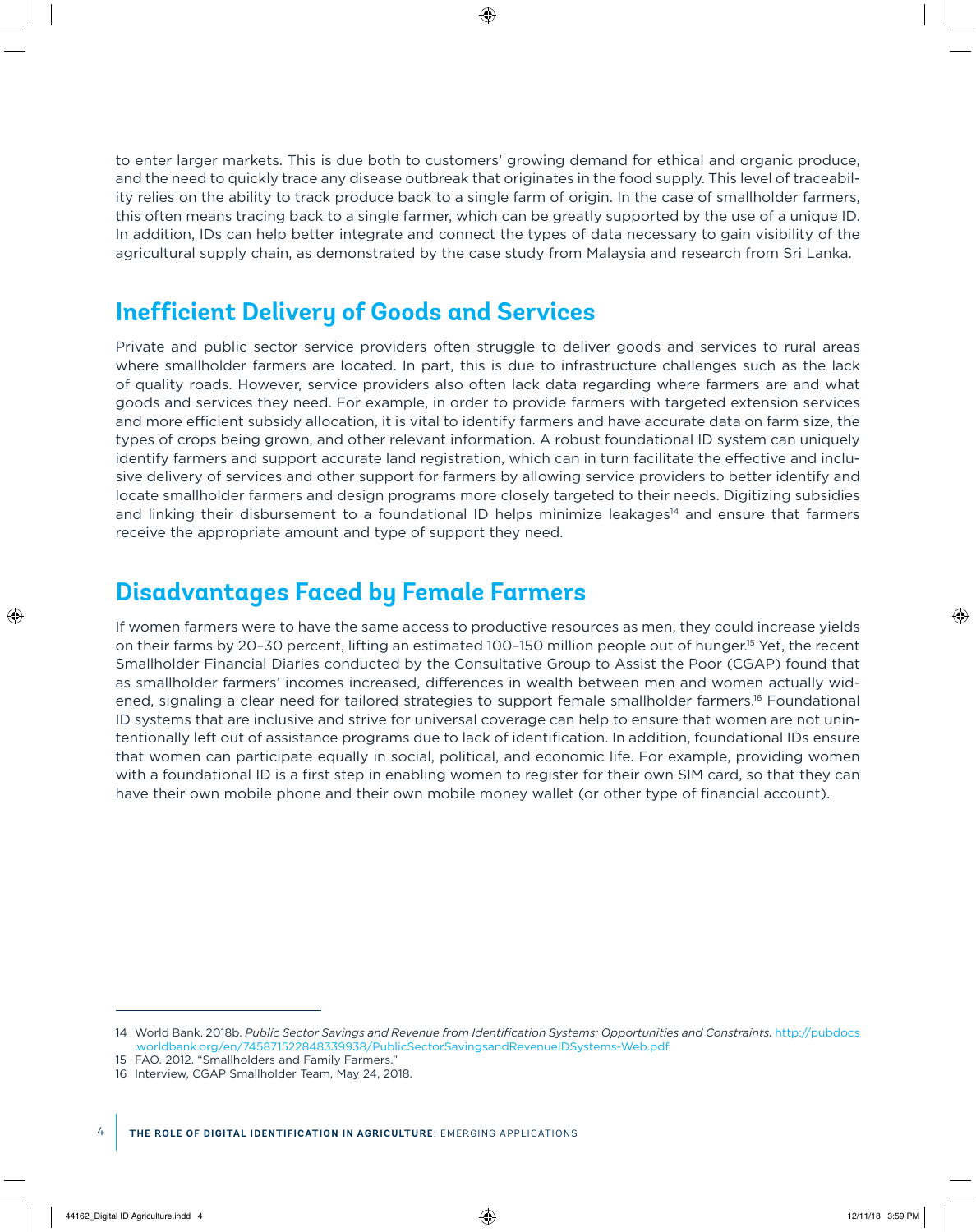# <span id="page-12-0"></span>3. Role of Foundational IDs

To understand how foundational ID systems can increase the productivity of smallholder farmers and overcome the challenges described in Section 2, this section will use case studies from countries that have tried—with varying degrees of success—to leverage foundational IDs to deliver agricultural subsidies, enable the registration of assets, and create and use unique farmer profiles for data-driven decision making and targeted support.

It should be noted that practical examples of applications are still few, and many existing applications are at a nascent stage. This discussion presents early learnings, which hopefully will inspire additional research, piloting, and carefully documented and evaluated implementation of programs to increase collective understanding of the opportunities and challenges for leveraging foundational ID systems for better development outcomes in agriculture.

## **Subsidy Distribution**

Subsidies play a key role in agriculture in both high- and low-income countries.<sup>17</sup> Broadly speaking, smallholder farmers' incomes can vary greatly based on external factors beyond their control, including weather patterns, the spread of plant and animal diseases, natural disasters, global price shocks, and innovations in (agricultural) technology. As a result, governments often choose to use subsidies to support smallholder livelihoods and provide a safety net for farmers. Agricultural subsidies are often intended for specific inputs, especially fertilizers and seeds. Food may also be distributed at subsidized prices (or even for free) in the case of drought or natural disasters that render farmers unable to grow or buy food.

Input subsidies, in many cases, intend to support poor farmers who can benefit from increased access to inputs.18 The eventual goal of input subsidies is, in theory, to encourage incremental use of inputs by those who would otherwise not use them, and to build demand by improving knowledge and skills on the effective use of inputs.<sup>19</sup>

However, in many cases agricultural subsidies do not reach the farmers that need them the most. Subsidy schemes can become a hotbed for corruption and fraud, be costly to administer, and risk unintentionally benefiting the wealthiest farmers if no well-designed targeting mechanisms are in place. For example, fraud can occur if subsidy vouchers are too easy to counterfeit, as is the case with many paper-based voucher programs. Typical fraud also includes "ghost recipients"—false names or names of deceased beneficiaries in whose name someone collects the subsidy—or double-dippers who collect more than the allocated benefit under the same or different names.

A robust foundational ID system can improve the effectiveness of subsidy programs and reduce fraud and leakages by providing a unique and verifiable identity, which can be linked to subsidy delivery (and

<sup>17</sup> Worldwatch Institute. 2014. "Agricultural Subsidies Remain a Staple in the Industrial World" [http://www.worldwatch.org/agricul](http://www.worldwatch.org/agricultural-subsidies-remain-staple-industrial-world-0)[tural-subsidies-remain-staple-industrial-world-0](http://www.worldwatch.org/agricultural-subsidies-remain-staple-industrial-world-0) Note that evaluating the effectiveness of different subsidy schemes is not within the scope of this paper; rather, the discussion will focus on the intersection between agricultural subsidies and ID, and will be mostly relevant to developing countries.

<sup>18</sup> There may be other, unstated intentions of agricultural subsidies, such as patronage by certain political parties, but these will not be considered here as they are beyond the scope of this research.

<sup>19</sup> World Bank. 2008. New Approaches to Input Subsidies.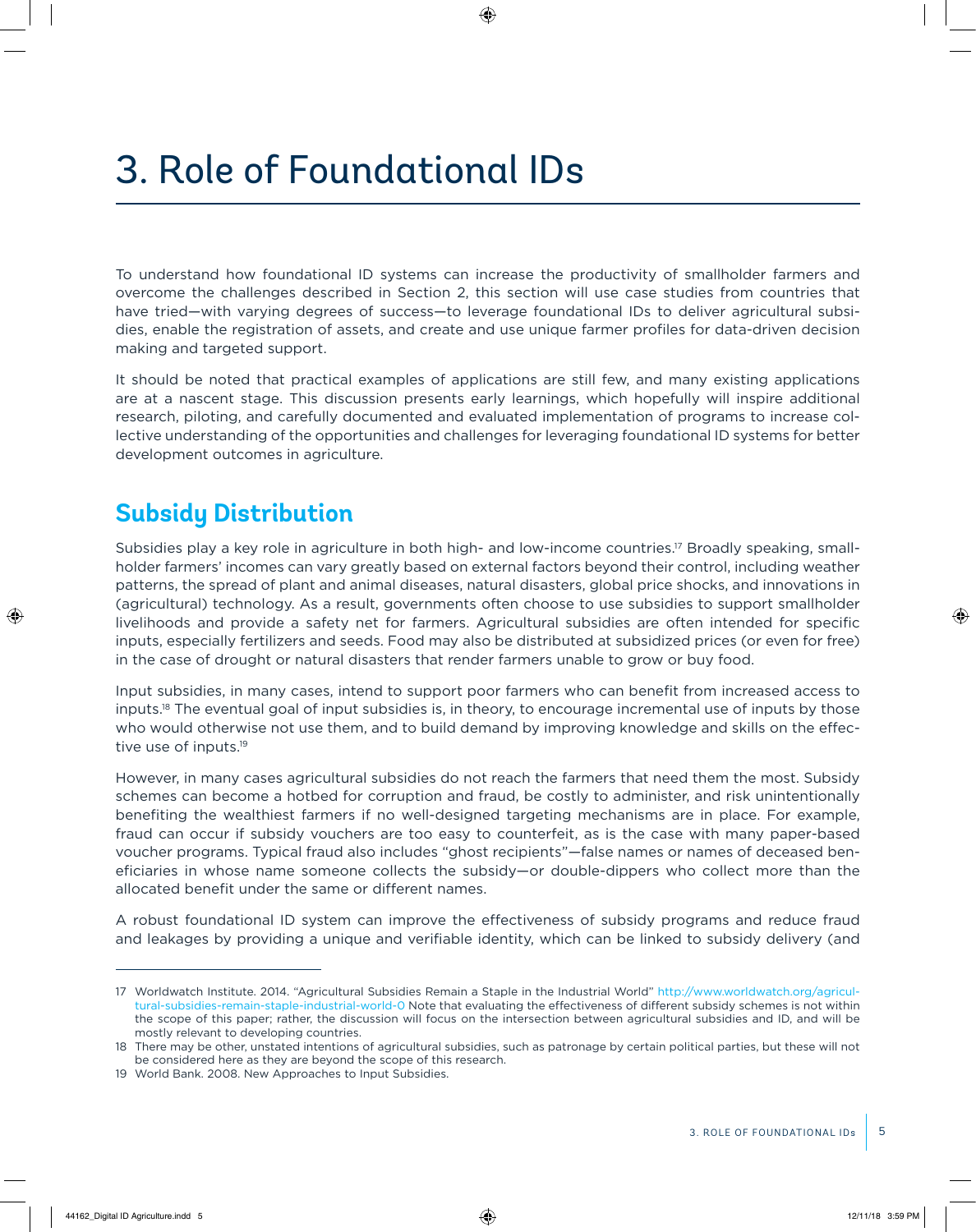<span id="page-13-0"></span>collection). A foundational ID system, which is also closely integrated with the civil registry, can ensure that critical data for subsidy delivery, for example on deceased recipients or to account for the expansion of a household, such as the birth of a child. A growing number of foundational ID systems also offer robust identity verification and authentication mechanisms, such as biometric matching of the beneficiary's identity against the central registry or against information stored on their ID card, which helps ensure that only those entitled to the subsidy or another benefit can collect them.

A unique identity could also be provided through a *functional* identification system, created solely for the purpose of administering the agricultural subsidy program. However, verifying identities at the time of enrollment based on multiple potential sources and documents, de-duplicating records, issuing programspecific credentials, and establishing reliable authentication mechanisms increases both time and costs substantially. In addition, keeping the data up to date in the functional systems would pose additional

#### **Box 2: Lessons from Nigeria's GES Subsidy Pilot**

In 2014, the government of Nigeria supported a pilot project to digitize agricultural subsidies under the national Growth Enhancement Scheme (GES). The intention was to tackle corruption and prevent fraud that kept eligible farmers from receiving their intended subsidies under the scheme. At the time, Nigeria did not have a robust, high-coverage foundational ID system to identify recipients. Although many farmers had a voter ID, the voter identification number was not held by all potential beneficiaries and was not unique, as duplicate numbers had been issued during the registration process. Therefore, the pilot system accepted 10 different forms of ID for enrollment. Despite that, about 14 percent of farmers did not have a qualifying identity document. For these farmers, the pilot created a system of sponsorship where one person could vouch for the identities of up to four other people. The pilot successfully registered 500,000 farmers, and 85 percent redeemed their vouchers. Despite this success, there was significant extra time and cost devoted to work-arounds due to the lack of a foundational ID system that could assure the unique identity of each farmer.<sup>20</sup>

In addition to the challenges associated with the lack of a foundational ID system, there was also limited mobile connectivity and electricity in rural areas targeted by the subsidy program, requiring the pilot to develop a specialized off-line, solar-powered point-of-sale device for registering and authenticating farmers. The program also relied on facial recognition, which did not work as effectively as expected at the time: the color tones of farmers' skin were not different enough to be recognized by the available software in some cases, and in other cases the software was confused by the patterns in the background (often, farmers' photos were taken against a cinder block, which was highly textured).

The accuracy and capabilities of facial recognition software has improved since 2014; however, it is important to recognize that not all biometrics work in all contexts, and that farmers in rural areas can present unique challenges.21 Challenges with mobile connectivity, electricity access, and lack of a universal foundational ID are unfortunately still present in many rural areas, especially in developing countries, and will have to be taken into account when considering any application of digital IDs for agriculture.

<sup>20</sup> Interview, Paul Makin, May 2018. This experience is specific to one pilot that involved Consultant Hyperion in 2014, and does not reflect later efforts by the government of Nigeria to digitize subsidies.

<sup>21</sup> For more on factors to consider when implementing biometrics, see, for example "The Biometric Balancing in Digital Finance," CGAP Blog, June 2018. http://www.cgap.org/blog/biometric-balancing-act-digital-finance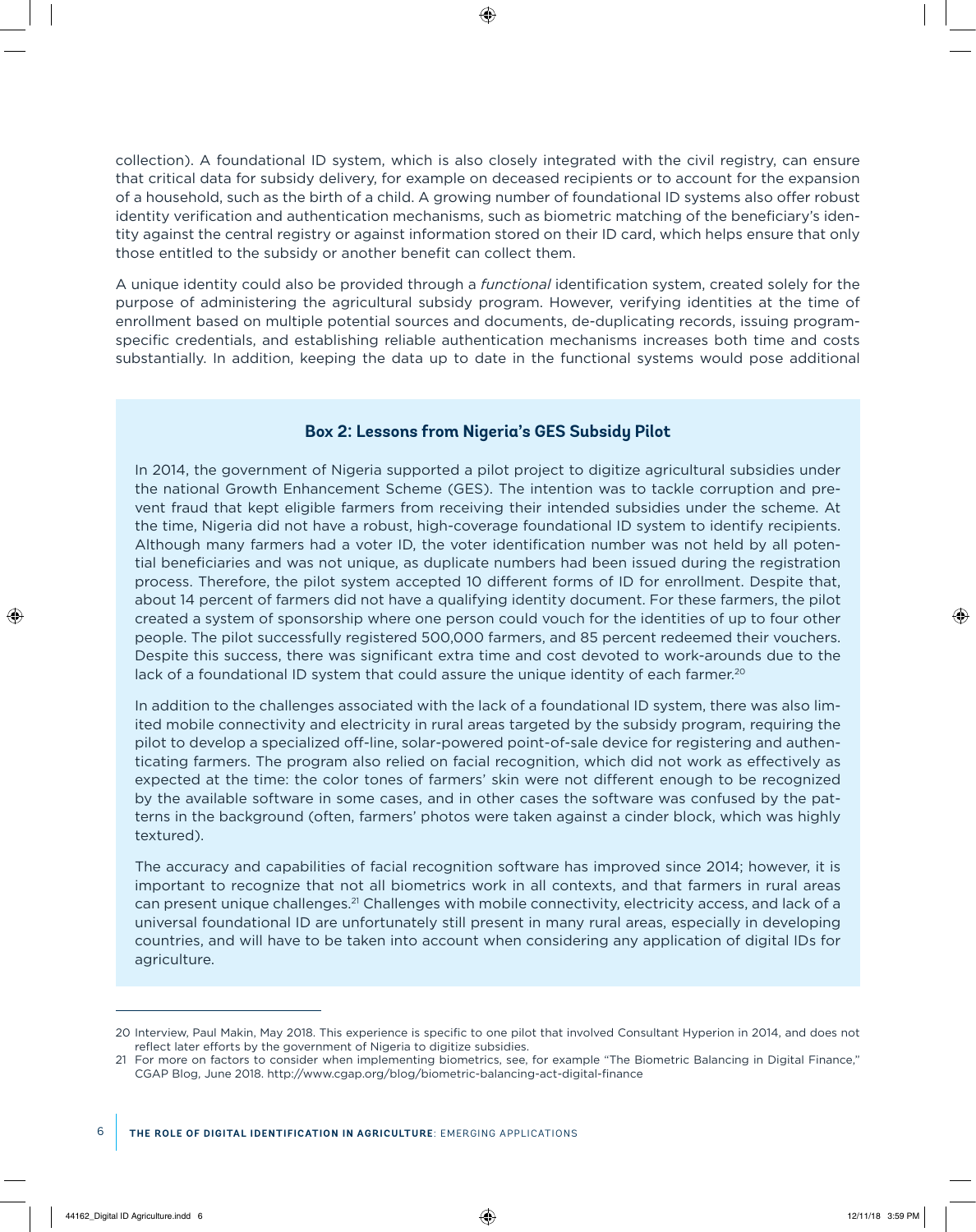<span id="page-14-0"></span>resource-intensive administrative challenges, particularly if the functional system would not be interoperable with other, relevant databases, such as the civil registry.

Recognizing the benefits of foundational ID systems, many countries are working to leverage ID systems for their own agricultural subsidy efforts. For example, in Uganda, the Ministry of Agriculture, Animal Industry and Fisheries is currently planning an e-voucher subsidy scheme that will be rolled out to 450,000 farm families in 42 participating districts. The scheme is designed to rely on the national ID to uniquely identify farmers who will receive targeted subsidies for the purchase of agro-inputs (seeds, fertilizers, pest control chemicals, and postharvest handling materials) via mobile phones.

India has transformed the country's agriculture subsidy programs by linking them to the country's "Aadhaar" ID system (see Box 3), despite physical and digital infrastructure challenges. The experience of Estonia, a country with fewer infrastructure challenges, is presented in Box 4.

### **Box 3: India Transforms Agriculture Subsidies through Foundational ID**

India offers a prominent example of how a foundational ID system and agricultural subsidies can complement each other. In fact, it was the inefficiencies observed in 2005 by the Government of India (GoI) within various subsidy schemes that originally inspired the idea to create a foundational ID system with the capability to uniquely identify each person in the country. This idea has since transformed into Aadhaar, the world's largest biometric digital identification system, which issued a unique 12-digital number for more than 1.2 billion Indian residents.

The unique 12-digit Aadhaar number is issued following biometric de-duplication, and individuals can then use this number to identify themselves when they want to access an Aadhaar-linked service. Depending on the desired level of assurance, the authenticating service agency may ask for some combination of demographic data, a fingerprint, or a one-time password (OTP). Aadhaar authentication queries from third-party users to the central database return a simple "yes/no" response, indicating whether or not the person's asserted identity factors match government records (maintained by the agency responsible for Aadhaar, the Unique Identification Authority of India, or UIDAI).

Aadhaar is now mandatory for India's various subsidy schemes. There are at least two subsidy schemes directly relevant to smallholder farmers: one that distributes subsidized fertilizer, and the large-scale Public Distribution System (PDS), which provides subsidized food to the majority of rural residents.<sup>22</sup> In both cases, Aadhaar has been integrated into the program registries and is linked to the collection of subsidies in order to eliminate the fake and duplicate identities that plagued the system before the introduction of a unique identifier.<sup>23</sup> The Government of India estimates that as of early 2018 that it saved significant funds across its social programs and subsidy schemes, mainly by reducing fraud.<sup>24</sup> Reducing fraud and leakages frees up scarce government resources for productive use and helps ensure that only those who the subsidies are intended for receive them. The use of

<sup>22</sup> Other major social protection schemes include the Employment Guarantee, Government Pensions, and the Essential Commodity (cooking fuel) subsidies. For more, refer to State of Aadhaar 2016–17. http://stateofaadhaar.in/wp-content/uploads/State-of-Aadhaar-Full-Report-2016-17-IDinsight-1.pdf

<sup>23</sup> Omidyar Network. 2018. "A Perspective on Aadhaar" April 13. https://www.omidyar.com/blog/perspective-aadhaar

<sup>24</sup> World Bank. 2018b. The exact amount of funds saved is contested. For more information, refer to "Public Sector Savings and Revenue from Identification Systems: Opportunities and Constraints." http://pubdocs.worldbank.org/en/745871522848339938/ PublicSectorSavingsandRevenueIDSystems-Web.pdf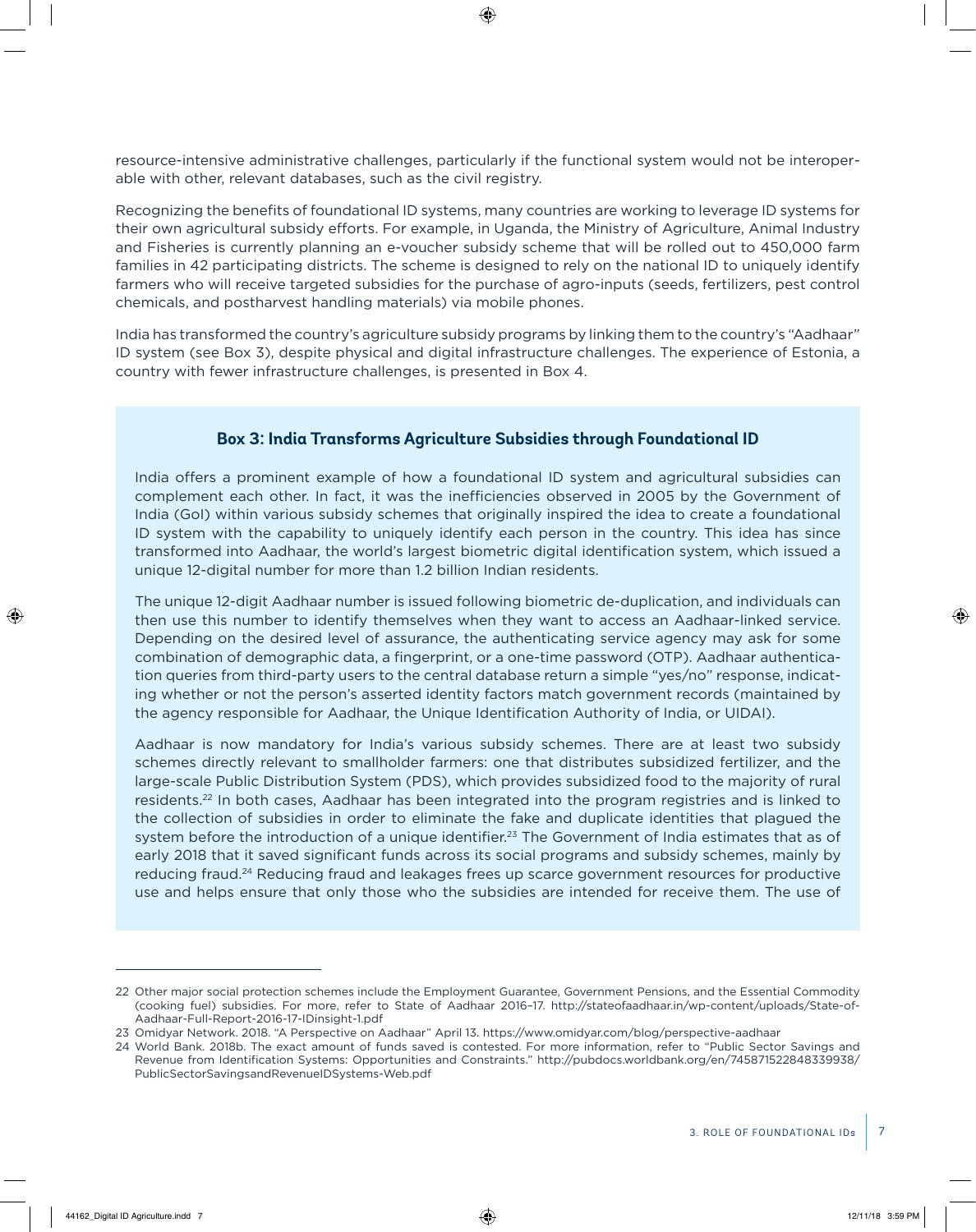robust identification and authentication improved user confidence in the system: a majority of beneficiaries interviewed for the 2017–18 State of Aadhaar Report confirmed that they are confident that no one else can access their ration because biometric authentication prevents identity fraud.

Nevertheless, concerns remain that some genuine beneficiaries may be excluded from the subsidies due to failures in authentication and issues with integration of the Aadhaar number with beneficiary registries. Some recipients also complain that they can no longer send a family member as a proxy to pick up their ration. To ensure that no one is left behind, it will be important that any reports of exclusion are rapidly investigated and addressed.

The Aadhaar-enabled public programs have already begun to implement certain improvements to address the challenges of operating in rural areas and serving vulnerable communities. For example, new forms of authentication were enabled when it was discovered that many farmers' fingerprints were too worn from manual labor to successfully use fingerprint scans. When biometric authentication fails for any reason, owners of authorized redemption locations are allowed to use a manual override for genuine beneficiaries.

India's case also illustrates how the transformational potential of foundational identification systems can be maximized when coupled with additional efforts to increase digital and financial access. The GoI conceptualized Aadhaar as part of the so-called JAM trinity: (1) financial access through Jan Dhan accounts that come with zero balance requirements and offer access to additional products, such as insurance and an overdraft facility; (2) unique identification through the Aadhaar number; and (3) digital inclusion through increased access to mobile phones and mobile connectivity. In many cases, subsidies are paid directly to Jan Dhan accounts, giving previously unbanked recipients an opportunity to save and to continue transactions through digital channels.<sup>25</sup> On the whole, these efforts highlight the potential benefits of leveraging a foundational ID system for better development outcomes for farmers and in agriculture more broadly, and can contribute to achieving the GoI's goal to double farmers' incomes by 2022.<sup>26</sup>

Without a robust foundational ID system, agricultural subsidy distribution is extremely difficult. Malawi, for example, attempted to digitize the country's Fertilizer Input Subsidy Program (FISP) in 2014, which was implemented before the national ID system was put in place. The effort to move from paper to electronic vouchers (e-vouchers) was motivated by the recognition that paper vouchers were easy to forge, and that many farmers were not receiving their allocated subsidy due to the prevalence of counterfeit vouchers. However, the e-voucher pilot faced many challenges. Since there was no de-duplicated digital registry with universal coverage, it was hard to uniquely identify farmers, many of who had similar names, and/or shared a phone number with several others in their village. The program therefore created a new (functional) ID number for each person, but this number was not known or recognized by any other program, and it was difficult to match a person to a number if there was an issue with the subsidy. In addition, mobile connectivity was a problem, as the text messages delivering the e-vouchers were not always received. Finally, the basic phones that most farmers owned offered limited functionality and presented challenges for redeeming the e-voucher through a USSD menu.27

<sup>25</sup> This effort has generated some controversy, and has thus far demonstrated limited success getting recipients to actively use the simplified bank accounts. This discussion, however, is beyond the scope of this paper.

<sup>26</sup> Ramada, Sendhi, and S. J. Balaji. 2017. "Transforming Indian Agriculture," Research Gate, September.

<sup>27</sup> USSD stands for Unstructured Supplementary Service Data. It is a communication channel that is often used to facilitate conversations on a basic phone, as it is less expensive for a back and forth exchange than text messages (SMS).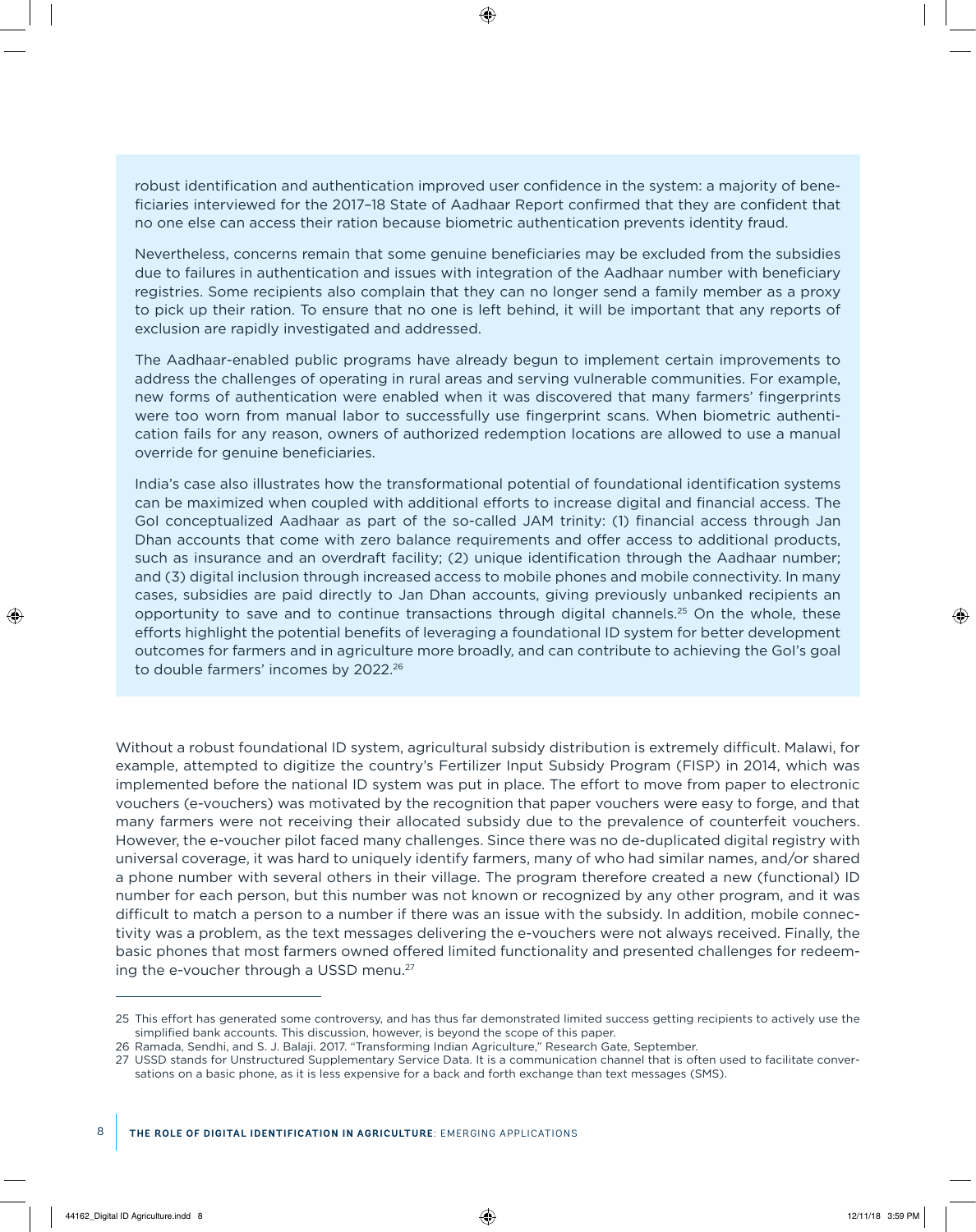<span id="page-16-0"></span>In the absence of a foundational ID system, many developing countries will experience similar challenges as Malawi and Nigeria. Many may find, like India, that a unique foundational ID is a necessary precursor to implementing a widescale digital subsidy program. India's experience will continue to be highly illustrative as the country has struggled with, and tackled, many challenges, and continues to make improvements to its foundational ID system as well as the Aadhaar-enabled public programs. India's experience also offers some lessons in making adequate provisions for data protection and safeguarding privacy (which will be discussed in Section 4).

On the other end of the spectrum, the experience of Estonia included in Box 4 describes how agricultural subsidies can be efficiently delivered when there is a universal foundational ID and robust digital infrastructure.

#### **Box 4: e-Estonia Tackles Agricultural Subsides**

Estonia is unique in terms of its adoption of digital governance. The government has brought 99 percent of public services online and has enabled online identity verification and authentication via an interoperability platform called the X-Road, connecting various functional registries and the country's foundational, digital ID system. Ninety-eight percent of Estonians have an eID and can access various public and private services and transactions, and even vote remotely from anywhere in the world. In addition, through the e-Residency program, anyone with a government-issued ID from around the world can apply to become an Estonian e-resident and start a company, conduct financial transactions, and file taxes remotely online, even if they have never visited the country.<sup>28</sup>

For Estonia's farmers, this means that their agricultural subsidies are integrated with both the e-ID and X-Road, the national electronic infrastructure which integrates the nation's various databases and registries. This allows farmers applying for agricultural subsidies to apply online using data that they have already provided to the government, as the government committed to never asking an individual to supply information multiple times that had already been recorded in an X-Road connected database. As a result, farmers now spend 45 minutes on subsidy applications, down from 300 minutes using the previous paper-based system. This also reduced the delays in paying out subsidies in Estonia. In addition, farmers can also register land and cattle remotely online and access detailed geographic and soil-related information through X-Road.29

### **Land and Assets Registration**

In order to professionalize and commercialize, farmers must be able to record asset ownership, including land, livestock, and other business assets. Land registration is recognized as a core element for improving land governance as part of the Agenda for the Global Food System to End Poverty by 2030.<sup>30</sup> It is also a critical part of at least three Sustainable Development Goals, including Goal 2, which sets out to:

<sup>28</sup> See https://e-resident.gov.ee for more details on the application requirements and services associated with Estonian e-Residency.

<sup>29</sup> Kärner. 2017. "The Future of Agriculture is Digital: Showcasing e-Estonia," *Frontiers in Veterinary Science,* September. https://www .frontiersin.org/articles/10.3389/fvets.2017.00151/full

<sup>30</sup> Townsend, Robert. 2015. *Ending poverty and hunger by 2030: an agenda for the global food system,* World Bank Group. http:// documents.worldbank.org/curated/en/700061468334490682/Ending-poverty-and-hunger-by-2030-an-agenda-for-the-globalfood-system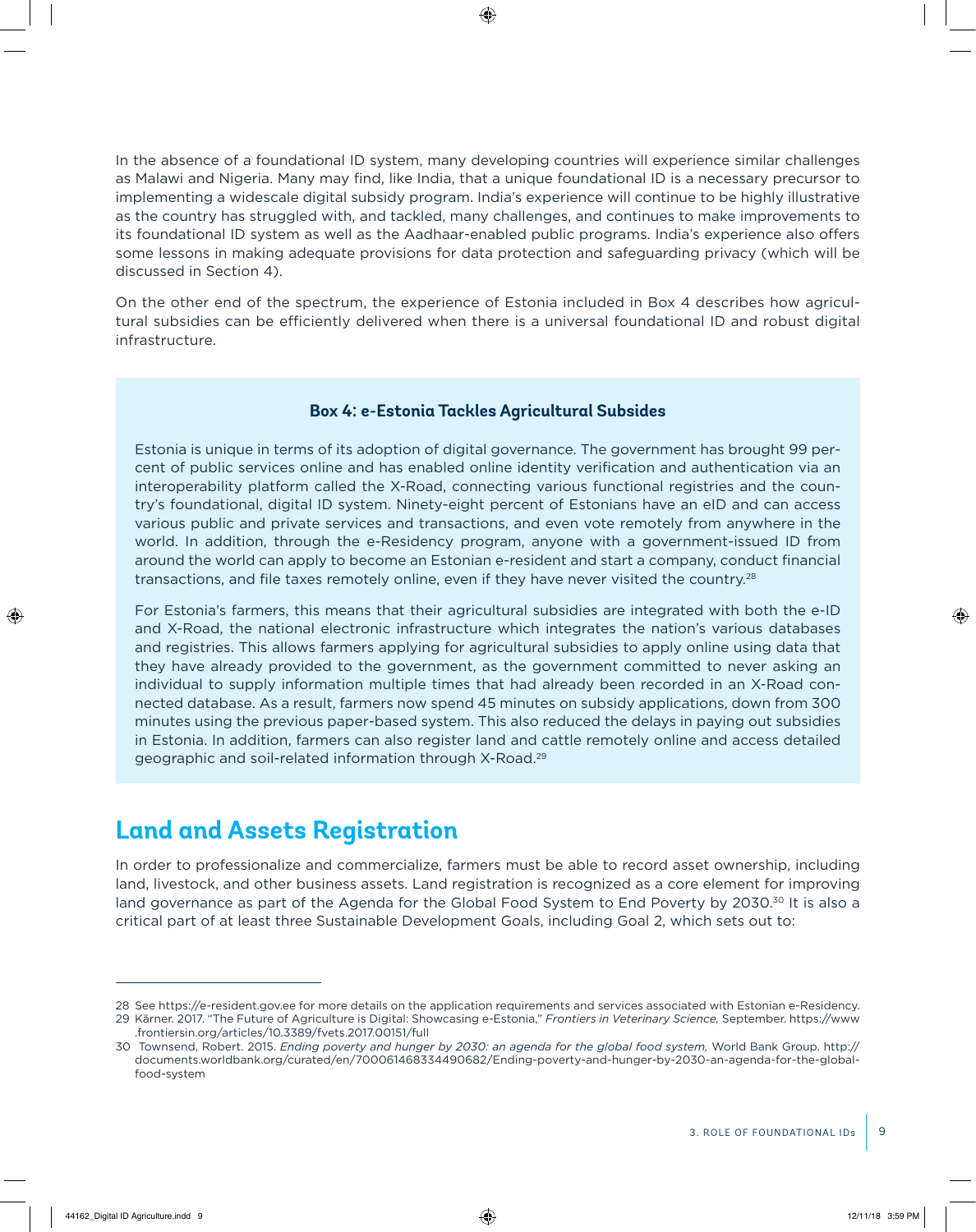"*End hunger, achieve food security and improved nutrition, and promote sustainable agriculture.* By 2030, double the agricultural productivity and incomes of small-scale food producers, in particular women, indigenous peoples, family farmers, pastoralists and fishers, including through **secure and equal access to land,** other productive resources and inputs, knowledge, financial services, markets and opportunities for value addition and non-farm employment." [own emphasis added].

Land registration has many benefits for smallholder farmers, including providing official proof of owning collateral that can be used to access loans and other financial services, contributing to the robust farmer profiles (discussed in the next section), and protecting against title fraud. Yet, land registration is a challenge in many countries, especially for smallholder farmers, as a farmer will need a governmentrecognized form of identification in order to register land ownership. Moreover, as land is usually passed down to family members, civil registration documents, such as birth and marriage certificates, are also critical to secure families' rights to their land across generations.

Identification can support registration in two key ways. First, foundational ID systems can ensure that farmers have proof of identity and proof of familial relationships needed to register land and assets in their own name. Second, if registries are interoperable, a unique, foundational ID number can be used to link records across databases (land, assets, livestock), which can improve the efficiency of service delivery, creating benefits for both the government and the farmer. Farmers will also be able to more easily demonstrate to potential service providers (such as a financial institution) the ownership of all of their assets.

Identification is only one aspect of creating robust land and asset registration systems. For instance, for digital registries linked to foundational ID systems to work well, the 'input' data on land and assets and their ownership must be carefully verified before being recorded. This can pose a significant challenge. Even in India, where the Aadhaar number is ubiquitous, linking it to land records could not solve other challenges with legal land title systems or the high prevalence of land under dispute (around 10 percent).31 Therefore, while unique, foundational IDs can be critical for asset registration, especially for individual smallholders who are not registered as an enterprise, they must be considered as one factor within the context of a broader set of necessary reforms to enhance the integrity of registries and to ensure that they serve the poor well.

The example of Estonia, described in Box 4, offers a potential good practice to increase the transparency of land registration systems. Since the interoperable X-Road platform connects the databases of Estonian Land Board, e-Land Register, and Estonian Agricultural Registers and Information Board, it is easy to find information on land registration, including registration number, intended land use, soil type, protected area restrictions, land owner, and land user. Unlike in many other countries, these data are open and accessible to the public, and trust and security are assured by authentication through an e-ID. $32$ 

However, not all countries may be able to rely on the digital infrastructure and interoperability frameworks underpinning Estonia's X-Road in the near term. The examples of Malaysia and Uruguay in Boxes 5 and 6 provide additional details on countries that have leveraged foundational ID systems for registration without the level of interconnectedness provided by X-Road.

<sup>31</sup> Chari and Shrivastava. 2017. "Fertiliser reforms were linked to digitised land records" Scroll.in, October 11. https://scroll.in/ article/853482/fertiliser-reforms-were-linked-to-digitised-land-records-but-the-database-is-far-from-complete

<sup>32</sup> Kärner. 2017. *Frontiers in Veterinary Science.*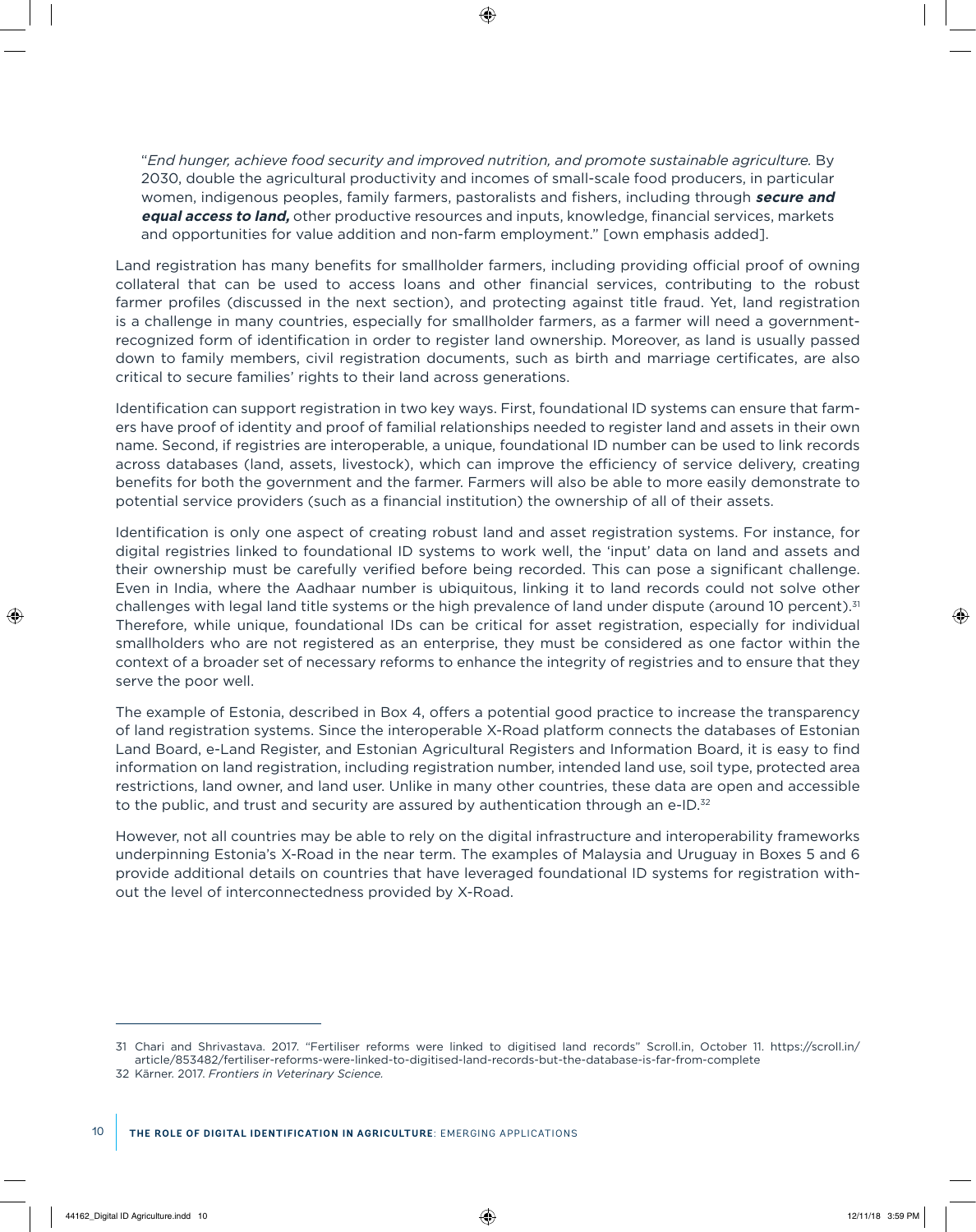#### **Box 5: Malaysia Uses Foundational ID to Address Title Fraud**

<span id="page-18-0"></span>Malaysia has a robust foundational ID system. The original, paper-based system (which was started in 1949) was eventually replaced with a digital ID system called the MyKad. The MyKad system leverages a smart card, which includes a picture and a chip that contain the holder's fingerprint biometrics.

The country also performs well for land administration globally. It ranks 42 out of 190 jurisdictions in the ease of registering property in the World Bank's annual Doing Business rankings, a significant improvement from 2010, when the country was only ranked 86th. The stark improvement was brought on through concerted effort on many fronts, including an overhaul of the business processes involved in land registration.

As part of this overhaul, the government of Malaysia introduced the obligatory use of the MyKad for land registration and installed fingerprint readers as a means of reducing fraud and forgery. The fingerprint readers allow anyone who wants to register a piece of land to authenticate their identity using their MyKad smart card. In this case, the land registration system uses the foundational ID system to assure that the individual is who they claim to be, reducing land disputes and loss of land rights that resulted from fraud in the past. $33$ 

Farmers may also need a government recognized ID to officially register their livestock. Similar to land, this allows livestock to be leveraged for financial services (e.g., as collateral), and also helps create access to new markets, as remote buyers are able to verify that livestock or produce is available for purchase and can view its origin. Accurate livestock registration has the additional, critical benefit of helping to quickly trace the source of any public health threat, such as food contamination or livestock disease. This was the original motivation for the successful livestock registration program established in Uruguay highlighted in Box 6.

### **Box 6: Uruguay Becomes a Global Exporter through Livestock Traceability**

Uruguay has become a leading exporter of meat since implementing a livestock traceability system. The setup of the system was initially motivated by an outbreak of foot-and-mouth disease in 2000 and 2001, which led to the overhaul of the paper-based system that had been in place for the previous 30 years. The government financed the traceability system, creating a sense of pride in what was recognized by farmers as a publicly owned asset—a factor that supported uptake and broad participation. Participation in the system was initially voluntary but became compulsory after a successful pilot. The cattle are associated with each individual farmer, based on his/her national ID. When a farmer needs to identify new calves, he/she can request tags online or by phone, and the tags are delivered within 24 hours, along with a printed form including the farmer's name, ID number, the name of the business, and the numbers of the tags being sent. The farmer only has to add the gender, breed, and age of the animals, plus the date on which the ear tags were attached, and return the paperwork by mail, where the form is scanned, and the information included in the electronic system.

#### (*continues*)

<sup>33</sup> World Bank 2017a. "Enhancing Public Sector Performance: Malaysia's Experience with Transforming Land Administration," The World Bank Group, November. http://documents.worldbank.org/curated/en/928151510547698367/pdf/121243-REVISED-World-Bank-Report-06-Land-Administration-FA-FULL-Web-V2.pdf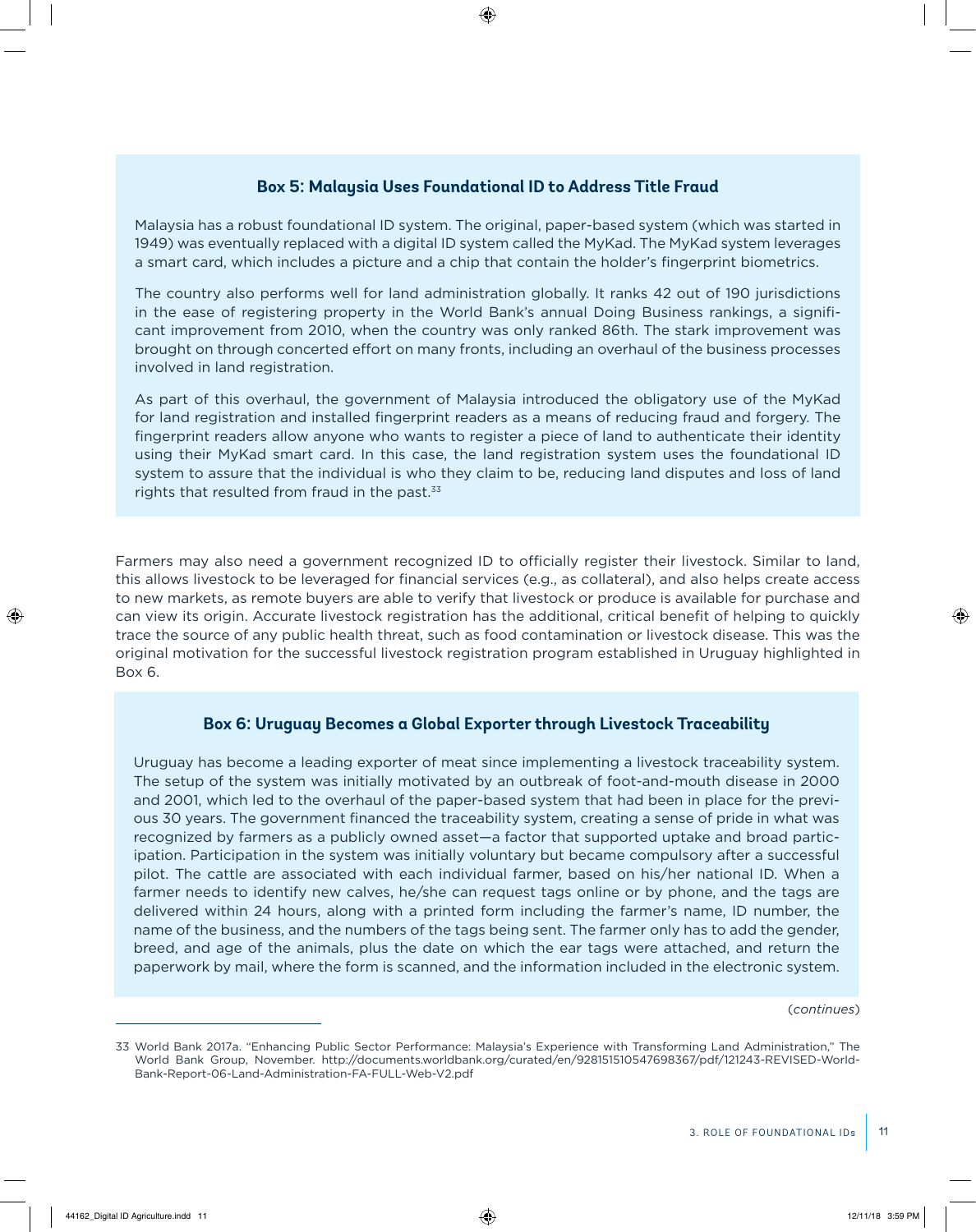<span id="page-19-0"></span>In meat processing and packing plants, the products obtained from the animals are labeled with bar codes linking them to the herd from which they originated. This identification is retained practically up to the point of sale. As a result, buyers can be confident of the origin of their meat and can even visit the individual farms to see their quality and management. Thanks to the livestock traceability system, Uruguayan farmers have gained access to the European Union export market and are able to charge higher prices than those paid for the production of direct competitors like Australia, Brazil, and Argentina.<sup>34</sup>

### **Unique Farmer Profiles to Improve Service Delivery**

There is a growing focus on the importance of digital farmer profiles given their potential to remove one of the bottlenecks for provision of more targeted services to farmers. These profiles, which can be owned and operated by government agencies or private service providers, are currently being piloted in several countries. Such profiles may take different forms, but in general contain key pieces of information about the farmer that can be used by service providers to better serve the farmers. This may include information such as: farmer and household demographics, education, farm practices, financial assets and services used, farm environmental conditions, size of the farm, GPS coordinates, land ownership, crops grown, and income and income sources.<sup>35</sup> Subject to robust data protection and privacy safeguards, linking such profiles to foundational IDs ensures that the profiles are connected to other services that farmers require, especially government and financial services. Robust farmer profiles may also be leveraged to help individual farmers connect to new supply chains, such as those for organic produce, by supporting supply-chain traceability and transparency.<sup>36</sup>

For example, detailed farmer profiles can also allow for more targeted, specific extension advice to be delivered to each farmer to help improve productivity. In Uganda, a start-up called Akorion is building farmer profiles and providing this data (with the farmer's consent) to banks and insurance companies that can then provide targeted financial services to the farmers.<sup>37</sup> In Kenya, Digifarm allows farmers to create profiles containing information on the size of their farms and the nature of the farming activities. Farmers can also access a variety of discounted inputs, advice, and financing. The information collected is anonymized and shared with the government for long-term planning related to food security. Finally, Digifarm is linked to local depots to facilitate the distribution of physical goods, such as high-quality inputs in partnership with private agricultural distributors.<sup>38</sup> Neither the service in Uganda nor in Kenya is directly integrated with the national ID system, but profiles can be linked to the national ID number.

The experience in Malaysia outlined in Box 7 is a good example of how this may happen at a national level.

<sup>34</sup> IICA. 2013. "Traceability, a source of pride for Uruguay's livestock subsector," Inter-American Institute for Cooperation on Agriculture, January.<http://www.iica.int/en/press/news/traceability-source-pride-uruguay%E2%80%99s-livestock-subsector>

<sup>35</sup> Results of Farmer Profile research conducted by Grameen Foundation, FHI360, and USAID. [https://nextbillion.net/](https://nextbillion.net/serving-smallholder-farmers-in-the-digital-age-why-it-requires-treating-data-like-an-asset/) [serving-smallholder-farmers-in-the-digital-age-why-it-requires-treating-data-like-an-asset/](https://nextbillion.net/serving-smallholder-farmers-in-the-digital-age-why-it-requires-treating-data-like-an-asset/)

<sup>36</sup> Wilson. 2018. "Digital Identity for Smallholder Farmers: Insights from Sri Lanka," GSMA. [https://www.gsma.com/mobilefor](https://www.gsma.com/mobilefordevelopment/programme/digital-identity/digital-identity-for-smallholder-farmers-insights-from-sri-lanka-2/) [development/programme/digital-identity/digital-identity-for-smallholder-farmers-insights-from-sri-lanka-2/](https://www.gsma.com/mobilefordevelopment/programme/digital-identity/digital-identity-for-smallholder-farmers-insights-from-sri-lanka-2/) Note that in this report, the term "economic identity" is used in place of "farmer profile." This report uses the term used by Grameen Foundation, USAID, and others, "farmer profile," as to avoid confusion between national foundational identity systems and the term "economic identity."

<sup>37</sup> www.akorion.com

<sup>38</sup> "Safaricom Launches Digifarm Depot in Burnt Forest Town to Bolster Agribusiness," May 2018, https://www.safaricom.co.ke/ about/media-center/publications/press-release/release/444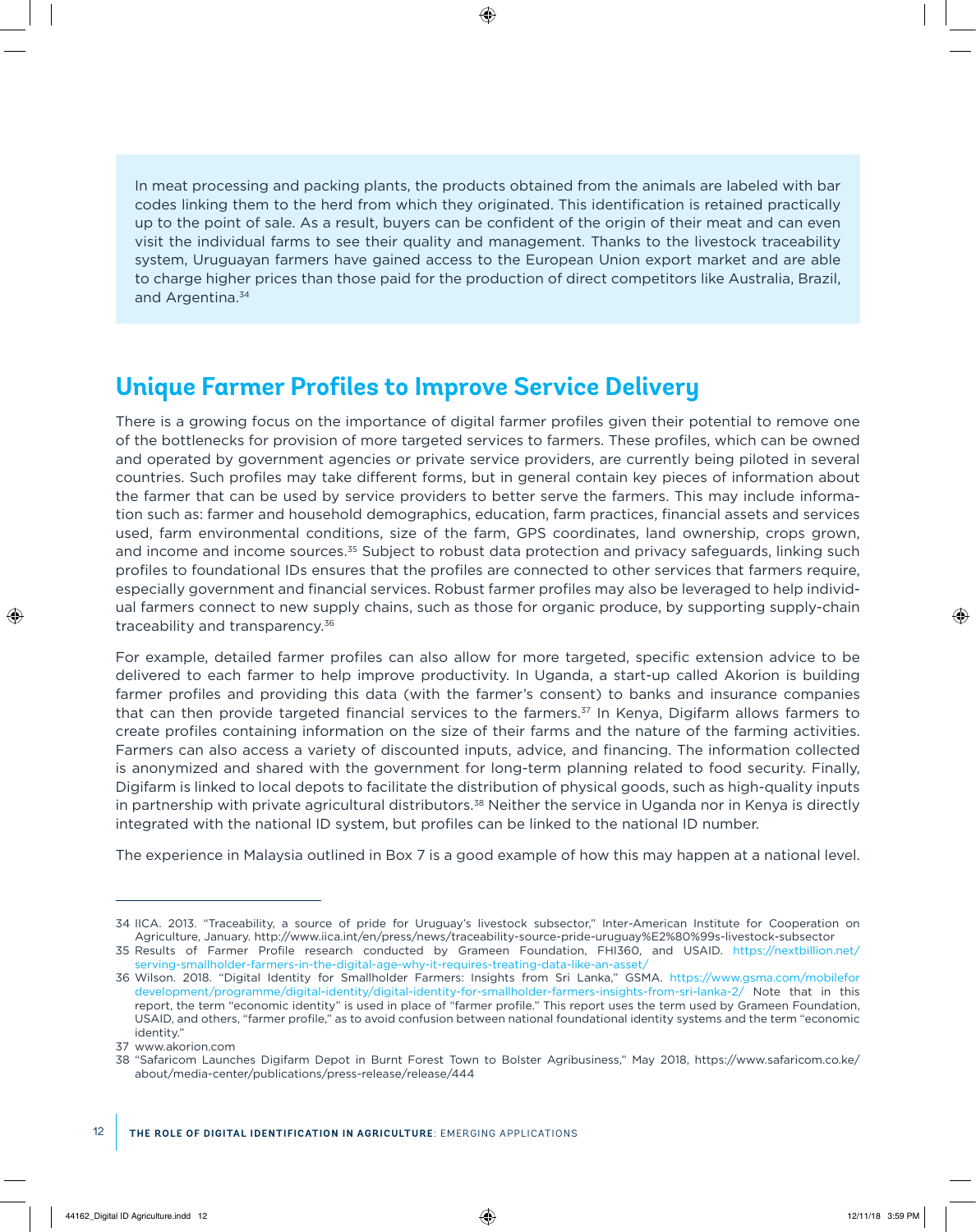#### <span id="page-20-0"></span>**Box 7: Malaysia Leverages National ID for Farmer Profiles and Extension Services**

In Malaysia, due to the ubiquity of the myKad ID card and its open technical design, each government agency can build its own applications on top of the national ID system. This allows the government agency to benefit from the fact that there is already a foundational ID system available to verify the unique identity of the individual, while building a functional ID specific to agency needs on top of this foundation. In the agricultural sector, the Federal Agricultural Marketing Authority (FAMA) introduced two identity-related applications derived from MyKad: one specifically for farmers, e-Pasartani, and one for fishermen. These applications are used to record data and information on participation in farmers' markets throughout the country. The applications use MyKad as a platform for storing data and information on the participants, including personal details and business licenses. It is connected to Famaxchange, an agricultural marketing information portal developed by FAMA to improve the efficiency and effectiveness of information dissemination to the target groups.<sup>39</sup>

Similarly, a recent GSMA study on digital identity for smallholder farmers in Sri Lanka found that farmers, especially young farmers, expressed a desire for more accurate information on crop prices and demands to help them deal with fluctuations in prices. Through their research, GSMA identified a business opportunity for mobile network operators (MNOs) to provide this type of targeted information to farmers. MNOs could start with a simple profile in which farmers add their own information. This could then be combined with information such as airtime purchases and external sources, such as data from agribusinesses who transact with each farmer, following the consent of the farmer for information sharing. This information, combined with a government-recognized ID to satisfy KYC and CDD requirements, could be used for farmers to receive higher value loans and help their businesses grow. With permission from the farmer, this information could also be shared with insurance providers to facilitate access to appropriate insurance that would protect farmers in the case of disasters such as drought or flood. Farmer profiles leveraged in this way could greatly help close the gap for access to financial services for smallholder farmers.<sup>40</sup>

<sup>39</sup> ADB. 2016. "Identity for Development in Asia and the Pacific," ADB [https://www.adb.org/publications/identity-development](https://www.adb.org/publications/identity-development-asia-and-pacific)[asia-and-pacific](https://www.adb.org/publications/identity-development-asia-and-pacific). See also: http://www.jpn.gov.my/en/informasimykad/aplikasi-tambahan/#1458812952073-1a4b23d4-f523 40 Wilson, 2018.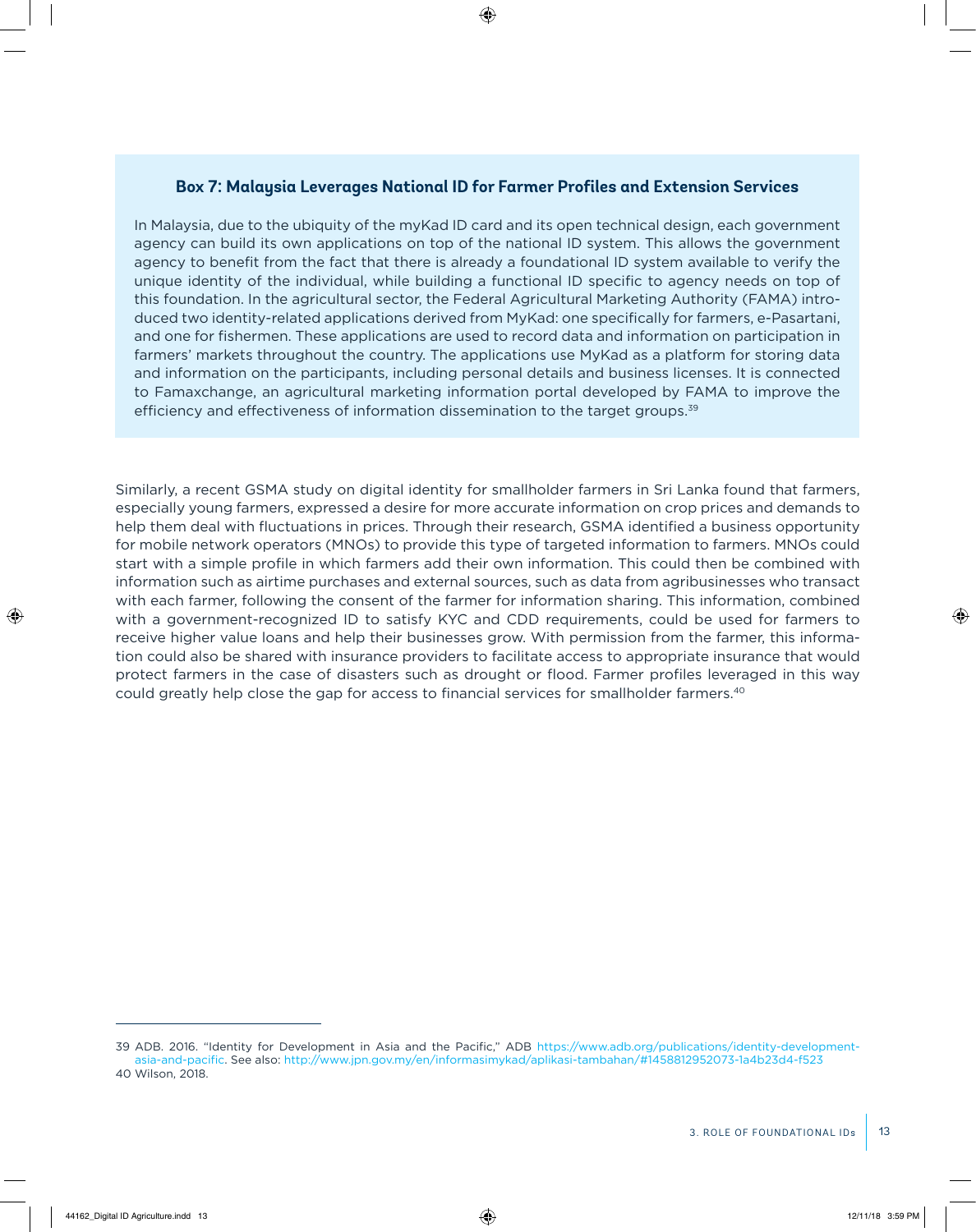# <span id="page-21-0"></span>4. Data Protection and Privacy

Many of the services described in this paper require data sharing between various entities, such as agribusinesses, financial institutions, and government agencies. This requires additional consideration for data protection and privacy safeguards, as per the *Principles on Identification*. 41 While ensuring data protection and safeguarding privacy are challenging everywhere, applications of digital ID in agriculture present specific challenges, including with regard to gaining informed consent for data collection and sharing. This is in large part because individuals in rural areas tend to have lower education and digital literacy levels than those in more urban areas, with women in rural areas often having the lowest level of educational attainment.42

Any projects that plan to leverage a foundational ID will need to consider how to ensure that smallholder farmers fully comprehend their rights as they relate, inter alia, to the collection, use, and sharing of their personal data. This could mean taking extra time to verbally explain agreements to farmers, and/or to explain terms and conditions through multimedia content, such as cartoons, low-cost videos, or interactive voice response (IVR).43 Digital solutions can help, depending on the context and population group. For example, a project in Mozambique that used biometrics to register participants for opening a bank account found that women were much more comfortable providing a fingerprint than a signature to confirm their consent to the terms of the account, since they often did not know how to sign their name.<sup>44</sup>

In another example from Tanzania, researchers tested three different tools for obtaining informed consent to participate in a research study with livestock farmers. Of the three tools tested—a written form, a poster with cartoons, and a poster with photographs—the poster with cartoons proved to be the most effective among the (albeit small number of) participants. In a separate study with informal milk vendors in Kenya, the researchers found that participants preferred verbal consent over a written signature or thumbprint. These studies highlight that verbal and visual methods of explaining terms and conditions in order to ensure that they can provide truly informed consent may be more appropriate for smallholder farmers in rural areas.45

Although countries are systematically advised to have robust data protection laws and incorporate 'privacy by design' into the architecture of digital ID systems, most of them still lack adequate legal frameworks to support and regulate modern identification systems. Therefore, ID4D initiative has developed the [ID Enabling Environment Assessment \(IDEEA\) tool](http://id4d.worldbank.org/tools/legal-assessments) to assist governments in developing legal frameworks that promote trust in the design, implementation, and use of ID.

In parallel to strengthening the legal and regulatory frameworks in developing countries, there is a need to also think through "privacy by design" (PbD) features that can be embedded into digital identification systems to reduce data protection risks and provide people, including those with a low literacy rate, greater control over their data. For example, minimal data collection, the use of randomized identification numbers, and tokenization are examples of PbD features already being deployed in a few digital

<sup>41</sup> World Bank. 2017b. *Principles on Identification for Sustainable Development.*

<sup>42</sup> CGAP National Survey of Smallholder Households in Mozambique and Tanzania.

<sup>43</sup> See, for example, "Multimedia informed consent for low literacy populations," The Global Health Network, 2016 https:// globalhealthtrials.tghn.org/articles/multimedia-informed-consent-low-literacy-populations/

<sup>44</sup> Interview, Kathryn Larcombe, The World Bank Mozambique, May 2018.

<sup>45</sup> Macmillian, Susan. 2016. "On more rigorous informed consent in One-Health cross-cultural livestock research," May. https:// clippings.ilri.org/2016/05/19/on-more-rigorous-informed-consent-in-one-health-cross-cultural-livestock-research/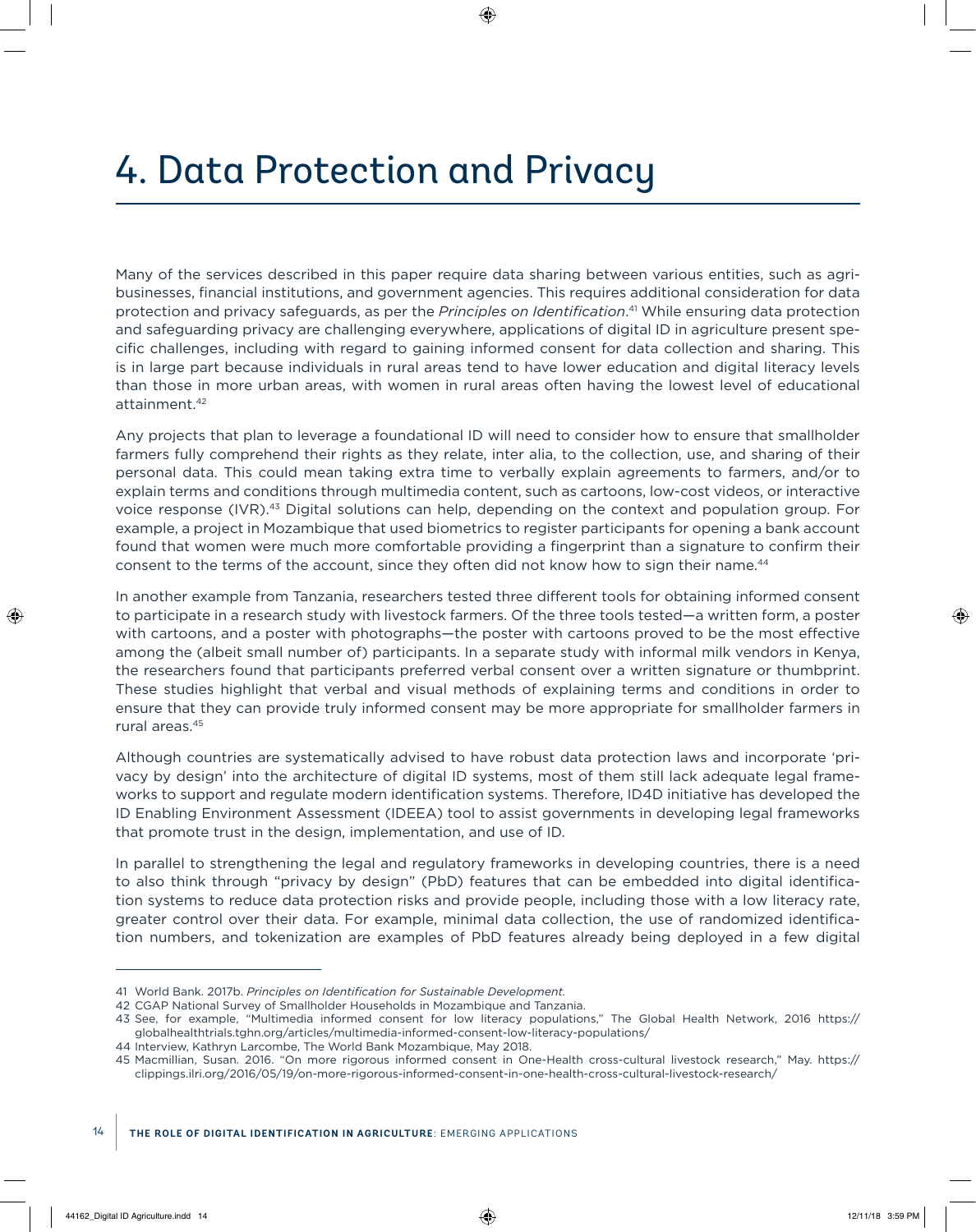identification systems globally. A few examples are highlighted in "Privacy by Design: Current Practices in Estonia, Austria and India," recently published on the ID4D website. There is a lot of research going into this area, and innovative solutions are being developed which will likely be highly relevant to agricultural applications that leverage personal data.

In addition to informed consent and built-in PbD features, data sharing should only happen with appropriate consideration for when and how to anonymize and/or encrypt data before sharing it. While these technical details are beyond the scope of this paper, they are important within the realm of agriculture. There is more information on these issues provided in related ID4D resources.<sup>46</sup>

<sup>46</sup> See http://id4d.worldbank.org/research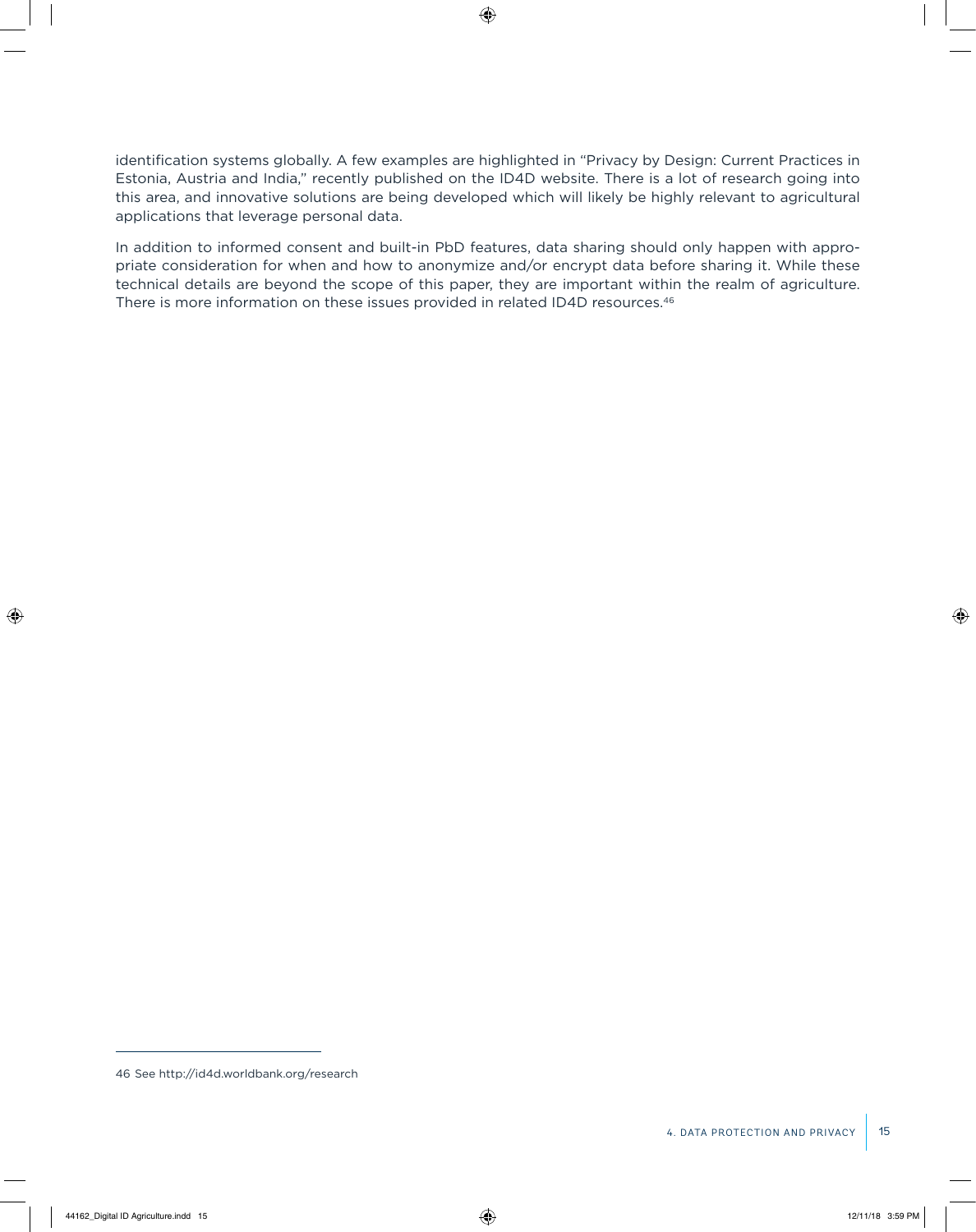## <span id="page-23-0"></span>5. Conclusion

An overview of how different countries have thus far applied foundational ID systems to support farmers demonstrates the potential for identification to help tackle key challenges in agriculture and support smallholder farmer productivity. Effectively leveraging foundational ID systems for agriculture can contribute to meeting the goals set forth in the SDGs and ensuring that smallholder farmers are equipped to meet the demands of global food security. Each application, when designed appropriately and with potential barriers and risk mitigation in mind, can help to overcome critical challenges faced by smallholder farmers—lack of access to financial services, lack of sufficient supply-chain traceability, challenges related to the delivery of goods and services, and disadvantages faced by female farmers.

Subsidies, land and asset registration, and digital farmer profiles all have a role to play in addressing the tremendous need to increase smallholder farmers' *access to financial services,* including savings, credit, and insurance. Identification is a critical starting point to closing this gap, since government recognized IDs provide the necessary proof of identity for Customer Due Diligence (CDD) requirements to open a formal financial account or register for a SIM card. In addition to helping to open an account, robust identification can also drive usage and uptake of other financial products by enabling farmers to utilize data from a number of sources to create a credit history that can help financial institutions better serve smallholder farmers to grow their businesses.

These applications can also facilitate *supply-chain traceability.* Traceability increases access to export markets and helps to quickly identify the source of any public health issue originating in the food supply. Asset registration can greatly facilitate supply chain traceability, especially if there is a foundational ID system that can link assets, such as land and livestock across databases, as is the case in Estonia. A unique foundational ID can also support the creation of digital farmer profiles, which enables service provides to better tailor their services.

These farmer profiles are also a way to improve *the delivery of goods and services.* Linking farmer profiles to unique IDs can help service providers to better identify and locate smallholder farmers and design programs more closely targeted to their needs. It can also support the provision of relevant, targeted information and advice to farmers. Aggregated data may then be shared with relevant government authorities or other partners, who can use it for decision making and planning and to more effectively allocate resources, such as inputs and subsides, to different regions.

Finally, through appropriate application in agriculture, foundational ID systems can help *empower female farmers.* Removing barriers to access and ensuring universal ID coverage in rural areas can help prevent women farmers from being unintentionally excluded from services critical to their business, such as registering for their own mobile SIM card or opening their own bank account. Female farmers with unique IDs will also be better able to establish an accurate farmer profile (where available) in their own name, helping to ensure that women are able to create the robust economic identity that they need to increase their own productivity.

To take full advantage of a foundational ID system, there is some level of enabling infrastructure that is required for each of the applications. This includes information and communication technology (ICT) infrastructure and a well-enforced legal and regulatory framework for data protection and privacy. When countries try to digitize the delivery of agricultural subsidies before the implementation of a foundational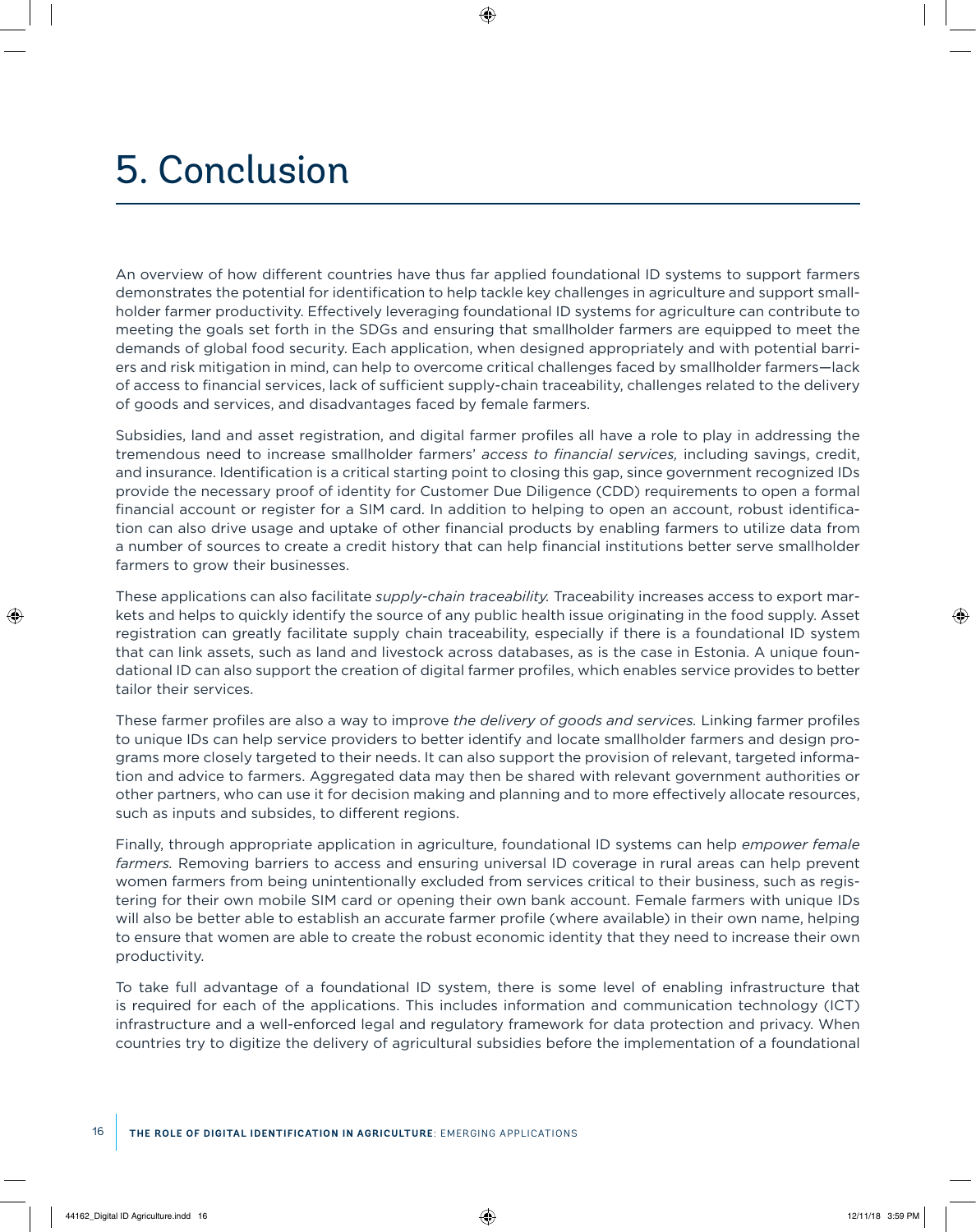<span id="page-24-0"></span>ID system or sufficient mobile connectivity, they will likely struggle to do so, as shown in the case of the GES pilot in Nigeria and the e-voucher experience in Malawi.

Having a robust legal and regulatory framework in place related to the foundational ID system and data protection, privacy, and cybersecurity more broadly, is critical to mitigating any risks associated with implementing ID systems while ensuring their long-term sustainability and maximizing the benefits they can provide for development.

### **Looking Forward**

By serving as a platform for the effective implementation of subsidy schemes, asset registration, and digital farmer profiles, foundational digital ID systems can help farmers and countries overcome critical challenges in agriculture. Where countries have already developed a robust foundational ID system that provides a unique ID for all citizens and residents, agricultural applications can greatly benefit. Where this enabling infrastructure is not in place, public and private actors can still benefit from creating functional ID systems for their own purposes; however, verifying identities and establishing uniqueness for each functional system tends to be very costly and can pose an additional burden on their intended beneficiaries. Thus, while the presence of a foundational ID system is, in the strictest sense, not a requirement to enable robust identification for agricultural applications, it introduces efficiencies that can help to achieve scale and lower the cost of implementation and authentication.

Going forward, it will be important to better understand how safeguarding data privacy and informed consent translate to rural contexts, particularly as new digital technologies are being introduced. In addition, there should be more attention paid to how to enable people in areas with poor or no connectivity to authenticate themselves in a secure and cost-effective way. This is particularly important when accessing financial and other services that require a relatively high level of identity assurance. As "Privacy by Design" tools are tested and deployed, it will be important to consider how these can be applicable to smallholder farmers.

Finally, countries may experience institutional and coordination challenges between foundational and functional ID systems, especially in contexts where foundational systems are planned but not yet implemented. While this challenge was not explicitly addressed in the case studies reviewed for this paper, it is a significant consideration when planning for future applications of ID in agriculture.

Advancing the understanding of the early experiences and lessons learned will help governments ensure that ID systems and their applications are designed to maximize opportunities for smallholder farmers, while minimizing the risks and barriers that are often unique to rural areas and poor, marginalized populations.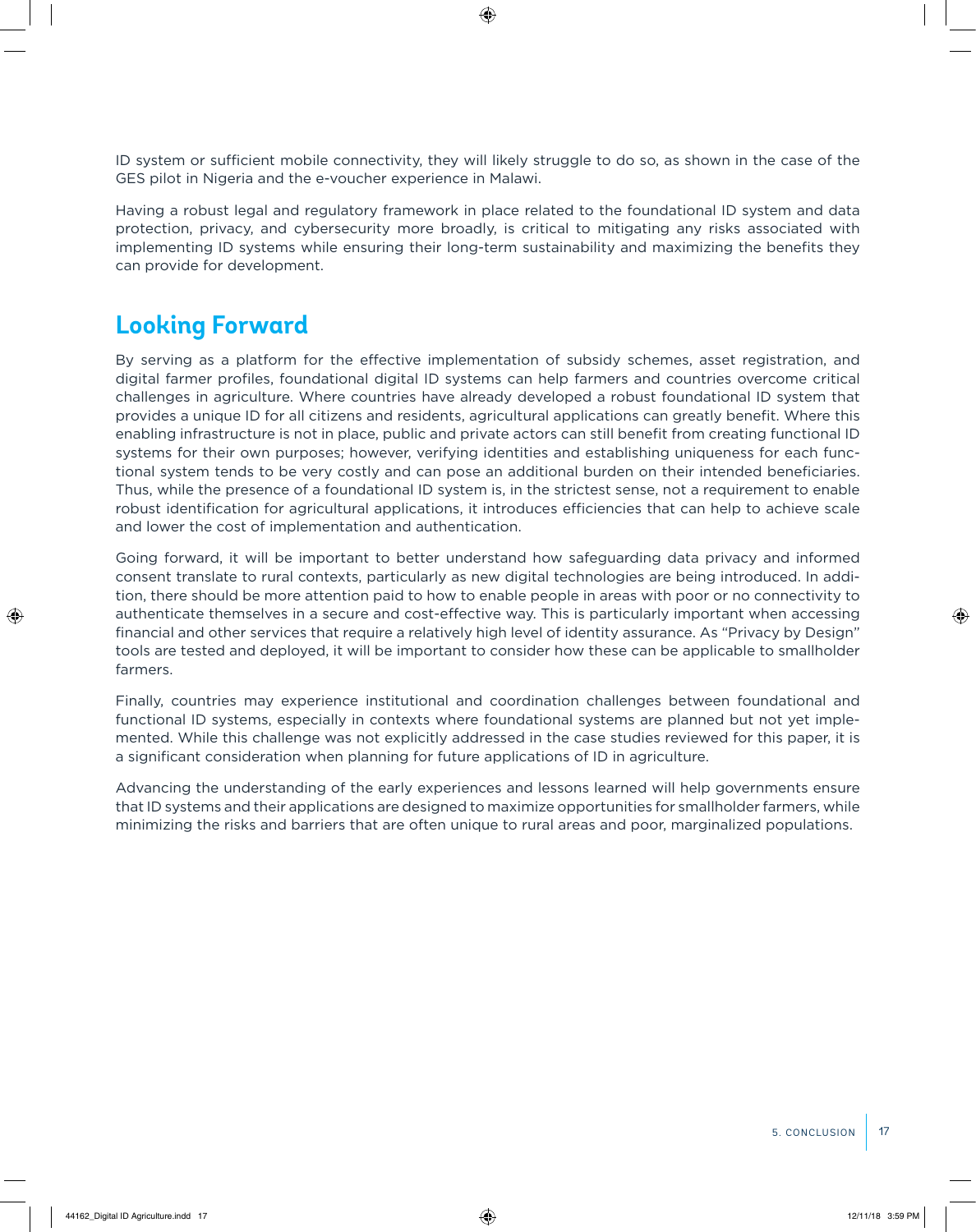## <span id="page-25-0"></span>References

- Abraham, Ronald, Elizabeth S. Bennett, Noopur Sen, and Neil Buddy Shah. 2017. "State of Aadhaar 2016–17." May. IDinsights. [http://stateofaadhaar.in/wp-content/uploads/State-of-Aadhaar-Full-](http://stateofaadhaar.in/wp-content/uploads/State-of-Aadhaar-Full-Report-2016-17-IDinsight-1.pdf)[Report-2016-17-IDinsight-1.pdf](http://stateofaadhaar.in/wp-content/uploads/State-of-Aadhaar-Full-Report-2016-17-IDinsight-1.pdf)
- ADB. 2016. "Identity for Development in Asia and the Pacific." November. Asian Development Bank. [https://](https://www.adb.org/publications/identity-development-asia-and-pacific) [www.adb.org/publications/identity-development-asia-and-pacific](https://www.adb.org/publications/identity-development-asia-and-pacific)
- Chari, Mridula, and Kumar Sambhav Shrivastava. 2017. "Fertiliser reforms were linked to digitised land records." October 11. *Scrill.in.* [https://scroll.in/article/853482/fertiliser-reforms-were-linked-to](https://scroll.in/article/853482/fertiliser-reforms-were-linked-to-digitised-land-records-but-the-database-is-far-from-complete)[digitised-land-records-but-the-database-is-far-from-complete](https://scroll.in/article/853482/fertiliser-reforms-were-linked-to-digitised-land-records-but-the-database-is-far-from-complete)
- Clark, Juila. 2017. "The State of Identification System in Africa." ID4D Country Assessment. Washington, DC: World Bank. [http://documents.worldbank.org/curated/en/156111493234231522/](http://documents.worldbank.org/curated/en/156111493234231522/pdf/114628-WP-68p-TheStateofIdentificationSystemsinAfricaASynthesisofIDDAssessments-PUBLIC.pdf) [pdf/114628-WP-68p-TheStateofIdentificationSystemsinAfricaASynthesisofIDDAssessments-PUBLIC](http://documents.worldbank.org/curated/en/156111493234231522/pdf/114628-WP-68p-TheStateofIdentificationSystemsinAfricaASynthesisofIDDAssessments-PUBLIC.pdf) [.pdf](http://documents.worldbank.org/curated/en/156111493234231522/pdf/114628-WP-68p-TheStateofIdentificationSystemsinAfricaASynthesisofIDDAssessments-PUBLIC.pdf)
- Dalberg. 2016. "Inflection Point: Unlocking growth in the era of farmer finance." April. *Rural and Agricultural Finance Learning Lab.* [https://www.raflearning.org/post/inflection-point-unlocking](https://www.raflearning.org/post/inflection-point-unlocking-growth-era-farmer-finance)[growth-era-farmer-finance](https://www.raflearning.org/post/inflection-point-unlocking-growth-era-farmer-finance)
- FAO. 2012. "Smallholders and Family Farmers." FAO Factsheet, *Food and Agricultural Organization of the United Nations.* [http://www.fao.org/fileadmin/templates/nr/sustainability\\_pathways/docs/](http://www.fao.org/fileadmin/templates/nr/sustainability_pathways/docs/Factsheet_SMALLHOLDERS.pdf) [Factsheet\\_SMALLHOLDERS.pdf](http://www.fao.org/fileadmin/templates/nr/sustainability_pathways/docs/Factsheet_SMALLHOLDERS.pdf)
- Gelb, Alan, and Anna Diofasi. 2016. "Using Identification for Development: some Guiding Principles." CGD Notes. February 22. Washington, DC: Center for Global Development. [https://www.cgdev.org/](https://www.cgdev.org/publication/using-identification-development-some-guiding-principles?utm_source=160223&utm_medium=cgd_email&utm_campaign=cgd_weekly&utm_&&&) [publication/using-identification-development-some-guiding-principles?utm\\_source=160223&utm\\_](https://www.cgdev.org/publication/using-identification-development-some-guiding-principles?utm_source=160223&utm_medium=cgd_email&utm_campaign=cgd_weekly&utm_&&&) [medium=cgd\\_email&utm\\_campaign=cgd\\_weekly&utm\\_&&&](https://www.cgdev.org/publication/using-identification-development-some-guiding-principles?utm_source=160223&utm_medium=cgd_email&utm_campaign=cgd_weekly&utm_&&&)[http://documents.worldbank.org/](http://documents.worldbank.org/curated/en/928151510547698367/pdf/121243-REVISED-World-Bank-Report-06-Land-Administration-FA-FULL-Web-V2.pdf) [curated/en/928151510547698367/pdf/121243-REVISED-World-Bank-Report-06-Land-Administration-FA-](http://documents.worldbank.org/curated/en/928151510547698367/pdf/121243-REVISED-World-Bank-Report-06-Land-Administration-FA-FULL-Web-V2.pdf)[FULL-Web-V2.pdf](http://documents.worldbank.org/curated/en/928151510547698367/pdf/121243-REVISED-World-Bank-Report-06-Land-Administration-FA-FULL-Web-V2.pdf)
- IICA. 2013. "Traceability, a source of pride for Uruguay's livestock subsector." January. Inter-American Institute for Cooperation on Agriculture. [http://www.iica.int/en/press/news/traceability-source](http://www.iica.int/en/press/news/traceability-source-pride-uruguay%E2%80%99s-livestock-subsector)[pride-uruguay%E2%80%99s-livestock-subsector](http://www.iica.int/en/press/news/traceability-source-pride-uruguay%E2%80%99s-livestock-subsector)
- ITU. 2016. "Review of National Identity Programs." Focus Group Technical Report. International Telecommunication Union. May. page 39. [https://www.itu.int/en/ITU-T/focusgroups/dfs/Documents/](https://www.itu.int/en/ITU-T/focusgroups/dfs/Documents/09_2016/Review%20of%20National%20Identity%20Programs.pdf) [09\\_2016/Review%20of%20National%20Identity%20Programs.pdf](https://www.itu.int/en/ITU-T/focusgroups/dfs/Documents/09_2016/Review%20of%20National%20Identity%20Programs.pdf)
- Kärner, Ene. 2017. "The Future of Agriculture is Digital: Showcasing e-Estonia." September 21. F*rontiers in Veterinary Science.*<https://www.frontiersin.org/articles/10.3389/fvets.2017.00151/full>
- Omidyar Network. 2018. A Perspective on Aadhaar [Blog post]. April 13. Retrieved from [https://www](https://www.omidyar.com/blog/perspective-aadhaar) [.omidyar.com/blog/perspective-aadhaar](https://www.omidyar.com/blog/perspective-aadhaar)
- Townsend, Robert. 2015. *Ending poverty and hunger by 2030: an agenda for the global food system.*  Washington, DC: World Bank Group. [http://documents.worldbank.org/curated/en/](http://documents.worldbank.org/curated/en/700061468334490682/Ending-poverty-and-hunger-by-2030-an-agenda-for-the-global-food-system) [700061468334490682/Ending-poverty-and-hunger-by-2030-an-agenda-for-the-global-food](http://documents.worldbank.org/curated/en/700061468334490682/Ending-poverty-and-hunger-by-2030-an-agenda-for-the-global-food-system)[system](http://documents.worldbank.org/curated/en/700061468334490682/Ending-poverty-and-hunger-by-2030-an-agenda-for-the-global-food-system)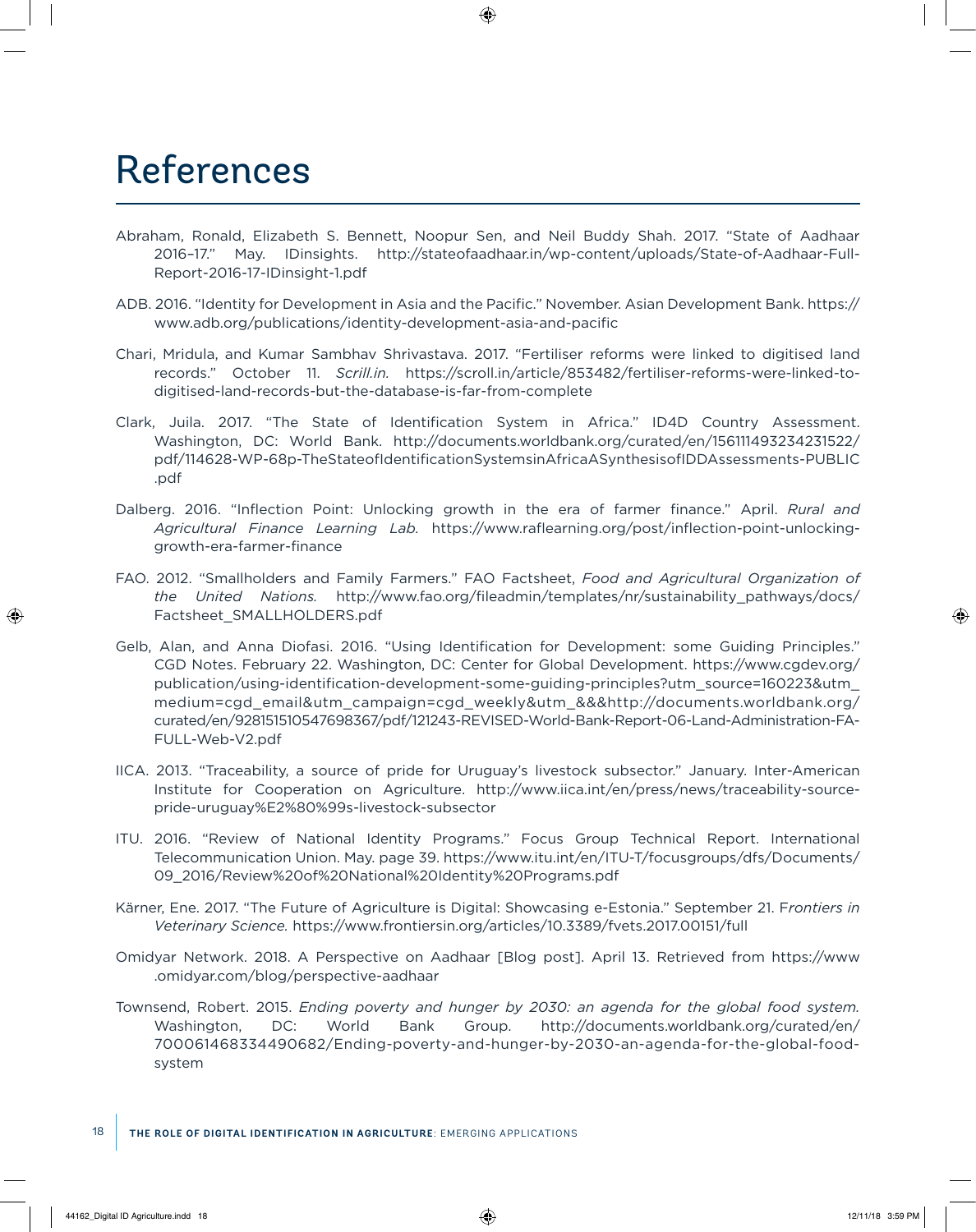- Wilson, Matt. 2018. "Digital Identity for Smallholder Farmers: Insights from Sri Lanka." GSMA. [https://www](https://www.gsma.com/mobilefordevelopment/programme/digital-identity/digital-identity-for-smallholder-farmers-insights-from-sri-lanka-2/) [.gsma.com/mobilefordevelopment/programme/digital-identity/digital-identity-for-smallholder](https://www.gsma.com/mobilefordevelopment/programme/digital-identity/digital-identity-for-smallholder-farmers-insights-from-sri-lanka-2/)[farmers-insights-from-sri-lanka-2/](https://www.gsma.com/mobilefordevelopment/programme/digital-identity/digital-identity-for-smallholder-farmers-insights-from-sri-lanka-2/)
- World Bank. 2008. "New Approaches to Input Subsidies." World Development Report 2008. Washington, DC: World Bank Group. [http://documents.worldbank.org/curated/en/359971468137706090/pdf/](http://documents.worldbank.org/curated/en/359971468137706090/pdf/41390optmzd0Br1bsidies0WDR01PUBLIC1.pdf) [41390optmzd0Br1bsidies0WDR01PUBLIC1.pdf](http://documents.worldbank.org/curated/en/359971468137706090/pdf/41390optmzd0Br1bsidies0WDR01PUBLIC1.pdf)
- World Bank. 2016. "Identification for Development Strategic Framework." January 25. Washington, DC: World Bank Group. [http://pubdocs.worldbank.org/en/179901454620206363/Jan-2016-ID4D-](http://pubdocs.worldbank.org/en/179901454620206363/Jan-2016-ID4D-Strategic-Roadmap.pdf)[Strategic-Roadmap.pdf](http://pubdocs.worldbank.org/en/179901454620206363/Jan-2016-ID4D-Strategic-Roadmap.pdf)
- World Bank. 2017a. "Enhancing Public Sector Performance: Malaysia's Experience with Transforming Land Administration," November. Washington, DC: World Bank Group.
- World Bank. 2017b. "Principles on Identification for Sustainable Development: Toward the Digital Age." Washington, DC: World Bank Group. [http://documents.worldbank.org/curated/en/](http://documents.worldbank.org/curated/en/213581486378184357/pdf/112614-WP-REVISED-PUBLIC.pdf) [213581486378184357/pdf/112614-WP-REVISED-PUBLIC.pdf](http://documents.worldbank.org/curated/en/213581486378184357/pdf/112614-WP-REVISED-PUBLIC.pdf)
- World Bank. 2018a. "ID4D 2018 Global Dataset." Washington, DC: World Bank Group. [http://id4d.worldbank](http://id4d.worldbank.org/global-dataset) [.org/global-dataset](http://id4d.worldbank.org/global-dataset)
- World Bank. 2018b. "Public Sector Savings and Revenue from Identification Systems: Opportunities and Constraints." Washington, DC: World Bank Group. [http://pubdocs.worldbank.org/en/](http://pubdocs.worldbank.org/en/745871522848339938/PublicSectorSavingsandRevenueIDSystems-Web.pdf) [745871522848339938/PublicSectorSavingsandRevenueIDSystems-Web.pdf](http://pubdocs.worldbank.org/en/745871522848339938/PublicSectorSavingsandRevenueIDSystems-Web.pdf)
- World Bank. 2018c. "The World Bank Agriculture Overview." October 2. Washington, DC: World Bank Group.<http://www.worldbank.org/en/topic/agriculture/overview>
- Worldwatch Institute. 2014. "Agricultural Subsidies Remain a Staple in the Industrial World." *Worldwatch Institute,* March 11. [http://www.worldwatch.org/agricultural-subsidies-remain-staple-industrial](http://www.worldwatch.org/agricultural-subsidies-remain-staple-industrial-world-0)[world-0](http://www.worldwatch.org/agricultural-subsidies-remain-staple-industrial-world-0)